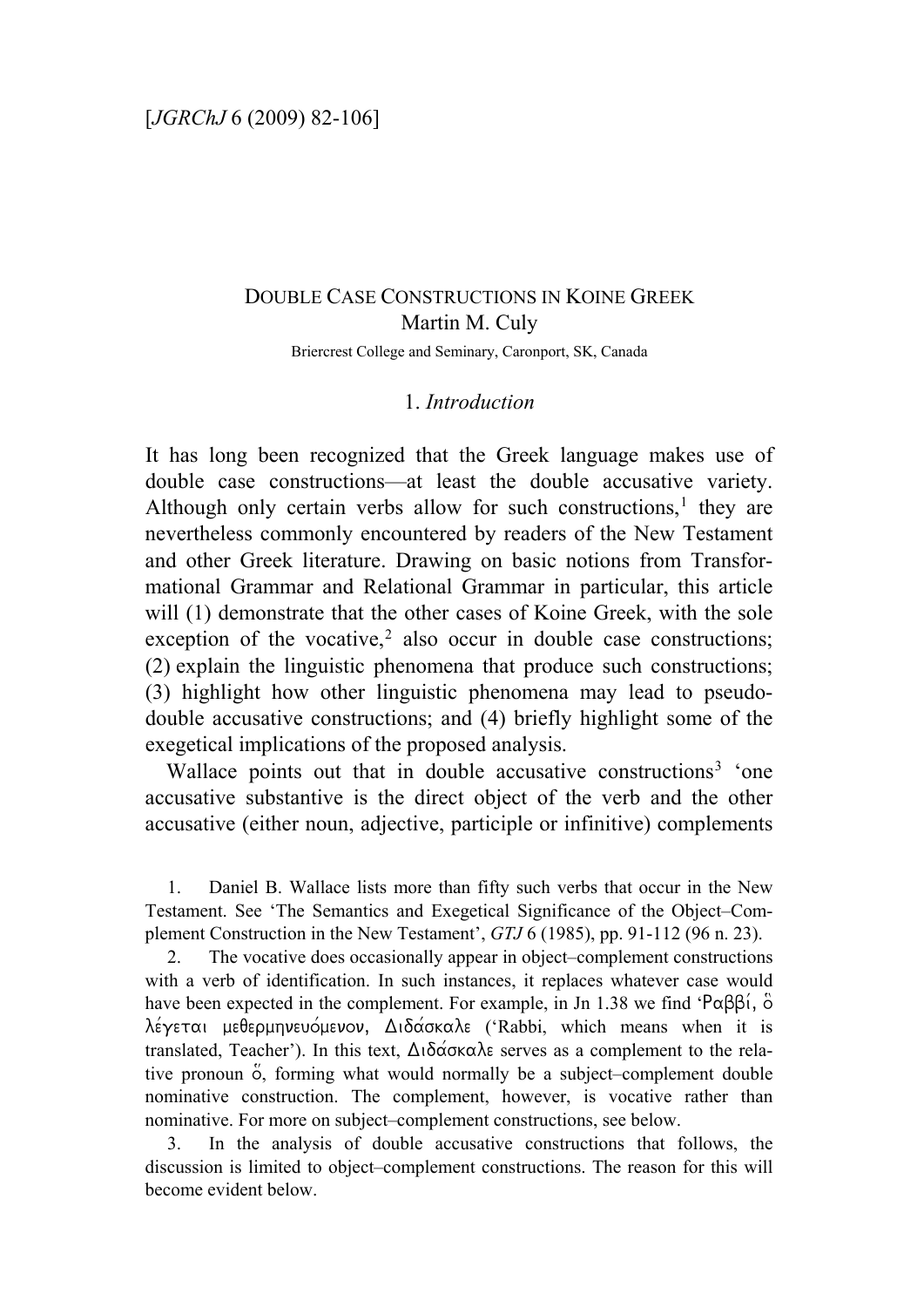the object in that it predicates something about it'.<sup>[4](#page-1-0)</sup> Thus, in Jn 15.15 ( $\overrightarrow{\text{ow}}$ κέτι λέγω υμας δούλους—'I no longer call you slaves'), for example, the accusative  $\psi \mu \hat{\alpha}$  serves as the direct object of the verb  $\lambda \acute{\epsilon} \gamma \omega$ , and the accusative  $\delta \omega \acute{\lambda} \omega_S$  serves as the complement. In his early work on this phenomenon, Wallace attempted to answer three key questions: (1) How can we recognize object–complement constructions? (2) How can we distinguish the object from the complement, since they both bear the same case? and (3) What is the semantic significance of the object–complement construction.<sup>[5](#page-1-1)</sup> This article will focus primarily on attempting to answer Wallace's first question more fully and broadening the discussion to include all double case con-structions that occur in Koine Greek.<sup>[6](#page-1-2)</sup> In the final section, the semantic significance of some of the linguistic phenomena we have examined will be explored briefly.

### 2. *Passivization and Double Nominative Constructions*

To understand one of the syntactic motivations for non-accusative double case constructions, we must first recognize the nature of passivization in Greek and other languages. Following insights from classical Transformational Grammar,<sup>[7](#page-1-3)</sup> any given active sentence, such as  $(1)$ 

<span id="page-1-0"></span>4. Daniel B. Wallace, *Greek Grammar beyond the Basics: An Exegetical Syntax of the New Testament* (Grand Rapids: Zondervan, 1996), p. 182. In Wallace's earlier formulation, he did not include infinitives as possible complements, but rather had raised the question of whether infinitives functioned as complements in a number of cases. See Wallace, 'Semantics and Exegetical Significance', p. 93. In the final section of this article, I will argue that the examples with infinitives involve subordinate infinitival clauses rather than complements. Infinitives are thus best left out of the definition of double accusative constructions; cf. A.T. Robertson, *A Grammar of the Greek New Testament in the Light of Historical Research* (Nashville: Broadman, 1934), p. 480.

5. Wallace, 'Semantics and Exegetical Significance', p. 94.

<span id="page-1-2"></span><span id="page-1-1"></span>6. Readers interested in a thorough introduction to double accusative constructions are encouraged to consult Wallace, 'Semantics and Exegetical Significance'; Wallace, *Greek Grammar*, pp. 181-89; and Robertson, *Grammar*, pp. 479- 84.

<span id="page-1-3"></span>7. See, e.g., Noam Chomsky, *Syntactic Structures* (The Hague: Mouton, 1957); Noam Chomsky, *Aspects of the Theory of Syntax* (Cambridge: MIT Press, 1965); Andrew Radford, *Transformational Syntax* (Cambridge: Cambridge University Press, 1981); Andrew Radford, *Transformational Grammar* (Cambridge: Cambridge University Press, 1988).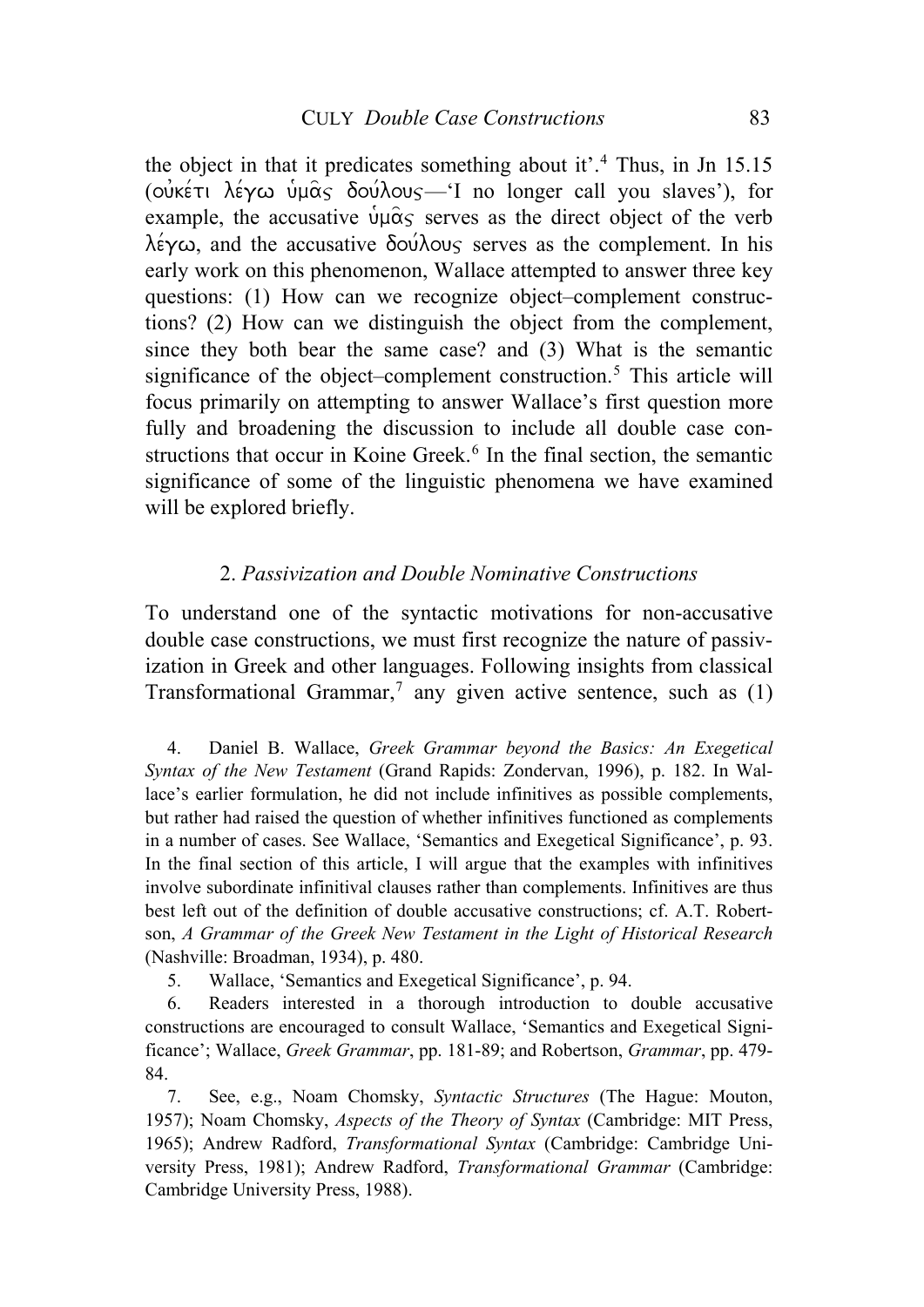below, can be 'transformed' into a passive sentence (2) through a simple process:

(1) The boy hit the ball.

(2) The ball was hit by the boy.

Active sentence (1) has been passivized to form sentence (2) by (a) moving the direct object 'the ball' into the subject position, (b) moving the agent (the one performing the action) from the subject position to follow the verb as part of a prepositional phrase headed by the preposition 'by', and (c) changing the verb form from active to passive. Theoretically, any transitive clause in English could be transformed into a passive clause using this process.

An analogous process is used to derive passive constructions in Koine Greek:

(3)  $\epsilon \xi \epsilon \beta \alpha \lambda \epsilon \nu \dot{\delta}$  'Ingous  $\tau \dot{\delta} \nu \ddot{\delta} \chi \lambda \dot{\delta} \nu$  ('Jesus sent away the crowd')

(4)  $\epsilon$  εβλήθη  $\delta$  όχλος ύπο του 'Inσου ('the crowd was sent away by Jesus')

As was the case in the English example above, the process of passivization in Koine Greek is straightforward.[8](#page-2-0) The direct object of the active clause ( $\overrightarrow{row}$   $\alpha\overrightarrow{v}$ ) becomes the subject of the passive clause ( $\dot{\circ}$   $\ddot{\circ}$   $\chi$  $\lambda$ o $\varsigma$ ). In Relational Grammar terms, the direct object has 'advanced' to subject.<sup>[9](#page-2-1)</sup> The semantic agent of the verb,  $\dot{\circ}$  'Ingoug' in (3), also takes on a new syntactic role,<sup>[10](#page-2-2)</sup> a role marked in English by the preposition 'by' and in Greek by the preposition  $\hat{\nu}$  mo. In Relational Grammar, this role is known as a *chômeur*<sup>[11](#page-2-3)</sup> ('unemployed one') or

<span id="page-2-0"></span>8. See David M. Perlmutter and Paul M. Postal, 'Toward a Universal Characterization of Passivization', in D.M. Perlmutter (ed.), *Studies in Relational Grammar* 1 (Chicago: University of Chicago Press, 1983), pp. 3-29. The labels 'subject', 'direct object' and 'indirect object', which are not used in Relational Grammar, are used here for convenience.

<span id="page-2-1"></span>9. Proponents of Relational Grammar maintain that grammatical relations are ranked on a hierarchy in the order of subject, direct object, indirect object, oblique. Most languages allow for some sort of advancement up the hierarchy from one status to the next. Passivization represents advancement from direct object to subject status.

<span id="page-2-2"></span>10. See David M. Perlmutter and Paul M. Postal, 'The Relational Succession Law', in *Studies in Relational Grammar* 1, pp. 30-80.

<span id="page-2-3"></span>11. On the notion of *chômeur*, see esp. Perlmutter and Postal, 'Universal Characterization of Passivization', pp. 20-23.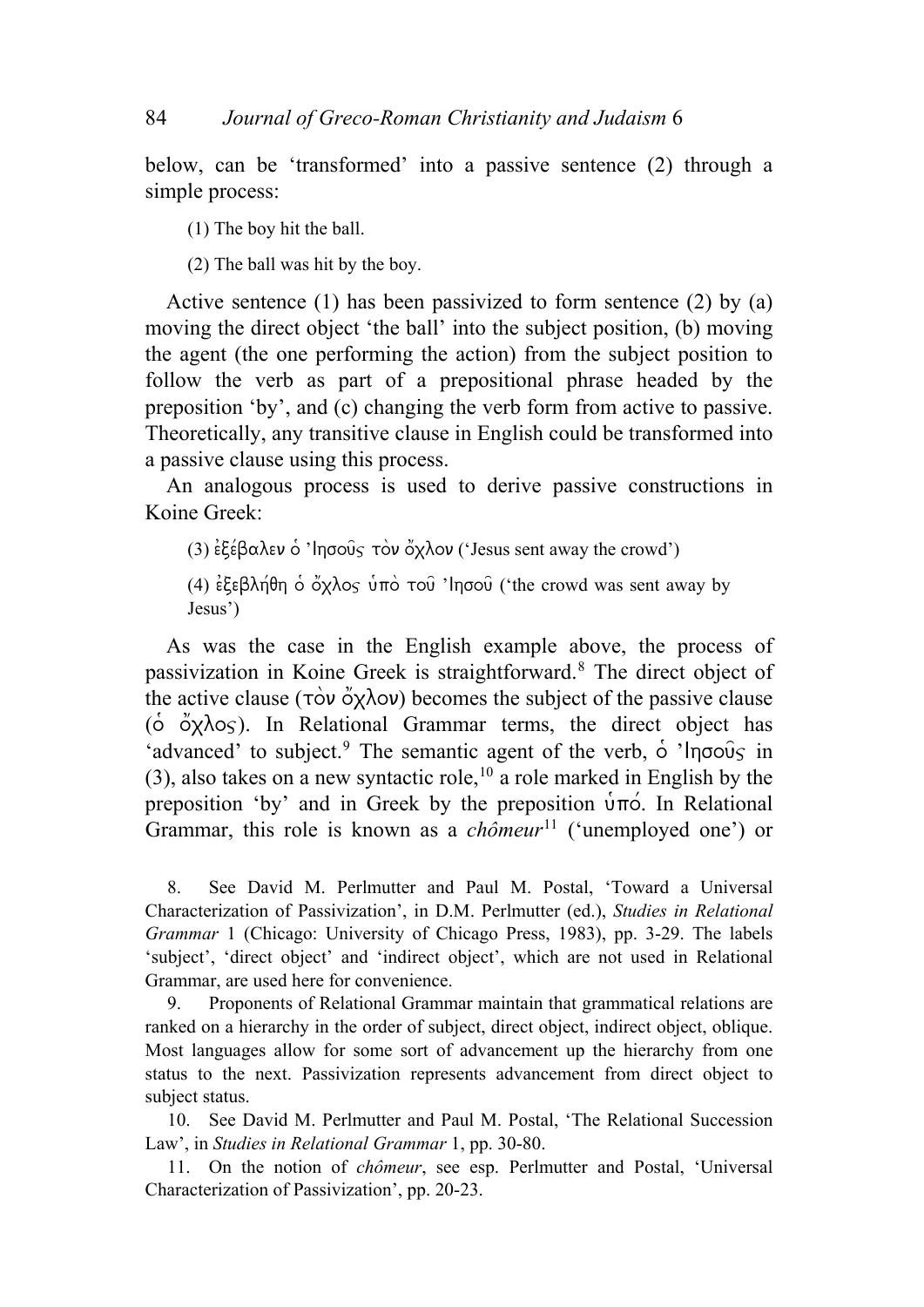being *en chômage* ('unemployed' or 'jobless'). We will return to this important concept below.

For the present, it is important to recognize that any transitive clause in Greek can potentially be transformed into a passive clause, including transitive clauses that contain a double accusative construction. When a transitive clause is passivized, the accusative direct object of the transitive clause becomes a nominative subject in the passive construction. When that accusative direct object is part of a double accusative construction, the result will always be a double nominative construction, since the object and complement function as a syntactic unit; that is, complements in such constructions will always bear the same case as the nominal they 'complement'.

Double accusative and double nominative constructions are both common with the verb  $\kappa \alpha \lambda \epsilon \omega$ .

(5) και εκάλεσεν το όνομα αυτού 'Inσουν (Mt. 1.25—'and he called his name Jesus')

(6) σύ κληθήση Κηφ $\hat{\alpha}$ ς (Jn 1.42—'you will be called Cephas')

In sentence (5),  $\tau\circ\sigma\$ {a} serves as the accusative direct object of the active verb  $\epsilon \times \alpha \lambda \epsilon \sigma \epsilon \nu$ , with the accusative 'Ingouv functioning as its complement in a double accusative construction. Sentence (6) is derived, in transformational terms, from the active sentence:  $\tau_{15}$  $k\alpha\lambda \acute{\epsilon}$ σεί σε Κηφ $\hat{\alpha}$ ν ('Someone will call you Cephas'). When passivized, the direct object  $\sigma \varepsilon$  not only becomes the subject, and thus bears nominative case marking  $(\sigma \nu)$ , but its complement obligatorily also takes on the nominative case ( $\mathsf{Kn}\hat{\alpha}$ s). The result is technically a *subject–complement double nominative* construction.

In Greek, double nominatives are frequently masked by the fact that Greek clauses do not require an overt subject. Where the subject is only marked on the verb, as in the examples below, the double nominative construction is not as readily apparent.

(7) κληθήσεται ' $\log \frac{\alpha}{\pi}$  (Lk. 1.60—'he will be called John')

(8) κληθήσονται υιοί θεού ζώντος (Rom. 9.26—'they will be called sons of the living God')

(9)  $\phi$ ίλος θεοῦ ἐκλήθη (Jas 2.23—'he was called friend of God')

(10)  $\sqrt{10}$  vα τέκνα θεού κληθώμεν (1 Jn 3.1—'that we should be called children of God')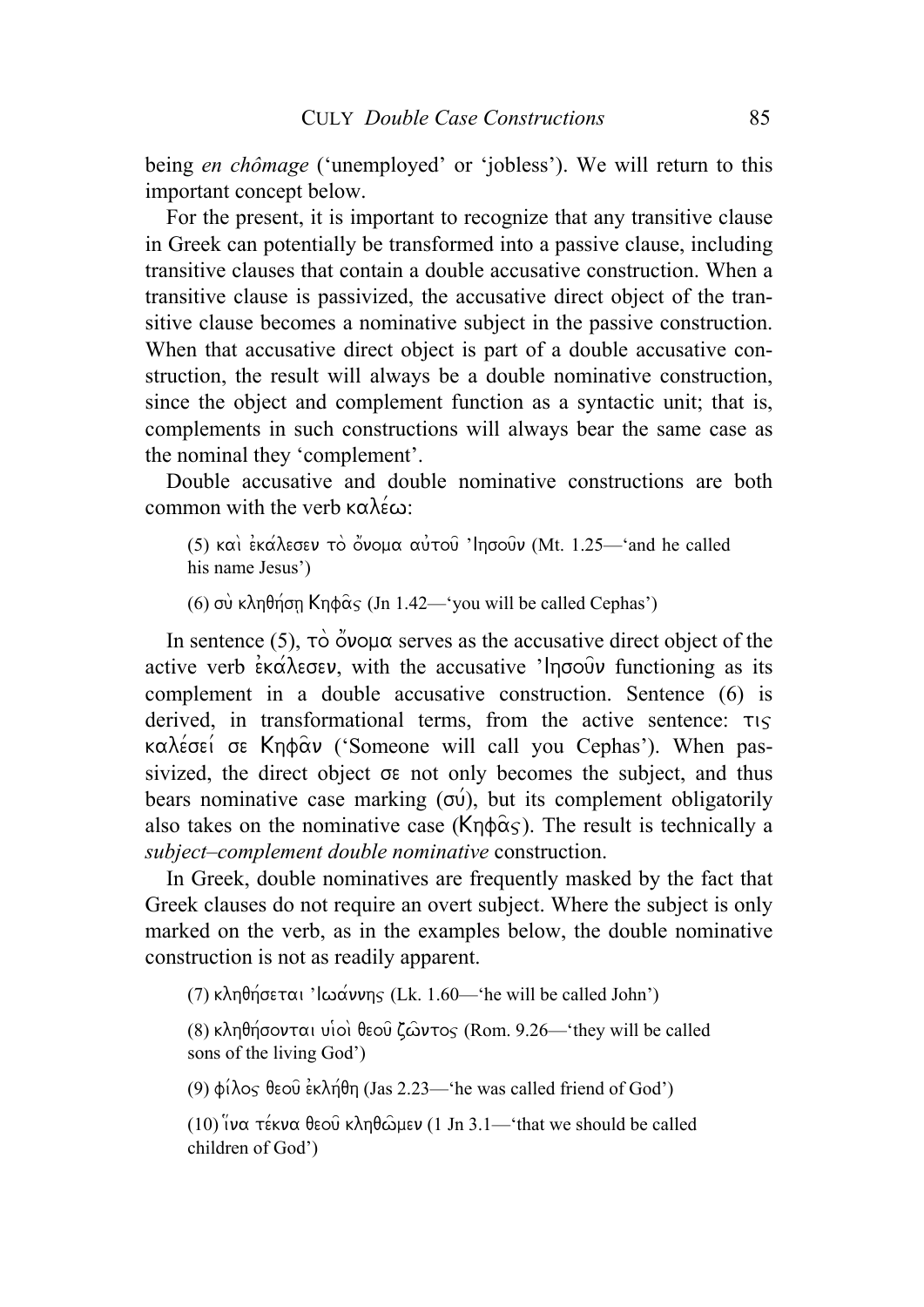While each of these sentences lacks an explicit subject (the one who is called something), the nominative constituent nevertheless serves as a complement of that unexpressed subject. In (7), the subject is the third singular 'he' and ' $\log \frac{\alpha v}{n}$  is the nominative complement; in (8), the subject is the third plural 'they' and  $\vec{v}$  oi is the nominative complement; in (9), the subject is the third singular 'he' and  $\phi(\lambda) \circ \zeta$  is the nominative complement; and in (10) the subject is the first plural 'we' and  $\tau \notin w\alpha$  is the nominative complement.

Although such constructions are quite common throughout the New Testament and in Greek literature in general, they have sometimes been mishandled in the standard reference works. Young, for example, describes the nominative 'lnoove in the clause  $\epsilon \kappa \lambda \eta \theta$ h to o $\delta \nu \rho \mu \alpha$  $\alpha$ <sup> $\alpha$ </sup> $\alpha$ <sup>3</sup> 'In $\sigma$  $\alpha$  $\alpha$ <sup>5</sup>'s (Lk. 2.21—'his name was called Jesus') as a 'nominative of appellation'.[12](#page-4-0) Other scholars, however, have appropriately noted that when verbs that take a double accusative appear in the passive, the direct object and its complement change case.<sup>[13](#page-4-1)</sup> In such instances, the nominative complement is sometimes labeled a 'predi-cate nominative'.<sup>[14](#page-4-2)</sup> We will return to the question of whether such a label is appropriate below.

The important point here is that once the link between active and passive constructions is recognized, the presence of double nominative constructions becomes a predictable feature of Greek grammar. Simply examining the passive indicative occurrences of a single verb that takes double accusative constructions ( $\kappa \alpha \lambda \epsilon \omega$ ) we find 24 examples of double nominative constructions in the New Testament: Mt. 2.23; 5.9, 19, 19; 21.13; 23.8, 10; 27.8; Mk 11.17; Lk. 1.32, 35, 60, 76; 2.4, 21, 23; Jn 1.42; Acts 28.1; Rom. 9.26; 1 Cor. 7.21; Jas 2.23; 1 Jn 3.1; Rev. 11.8; 19.13.

<span id="page-4-0"></span>12. Richard A. Young, *Intermediate New Testament Greek: A Linguistic and Exegetical Approach* (Nashville: Broadman and Holman, 1994), p. 13; cf. H.E. Dana and Julius R. Mantey, *A Manual Grammar of the Greek New Testament*  (Upper Saddle River, NJ: Prentice Hall, 1957), p. 70. Young also cites 1 Jn 3.1 as an example of the nominative of appellation, though it too represents a double nominative construction.

<span id="page-4-1"></span>13. See as examples Robertson, *Grammar*, pp. 480, 485; Robert W. Funk, *A Beginning–Intermediate Grammar of Hellenistic Greek*. II. *Syntax* (Missoula, MΤ: SBL, 1973), p. 389; Wallace, 'Semantics and Exegetical Significance', p. 102. For other grammarians who have noted this phenomenon, see Wallace, 'Semantics and Exegetical Significance', p. 103 n. 53.

<span id="page-4-2"></span>14. Cf. Wallace, 'Semantics and Exegetical Significance', pp. 102-103.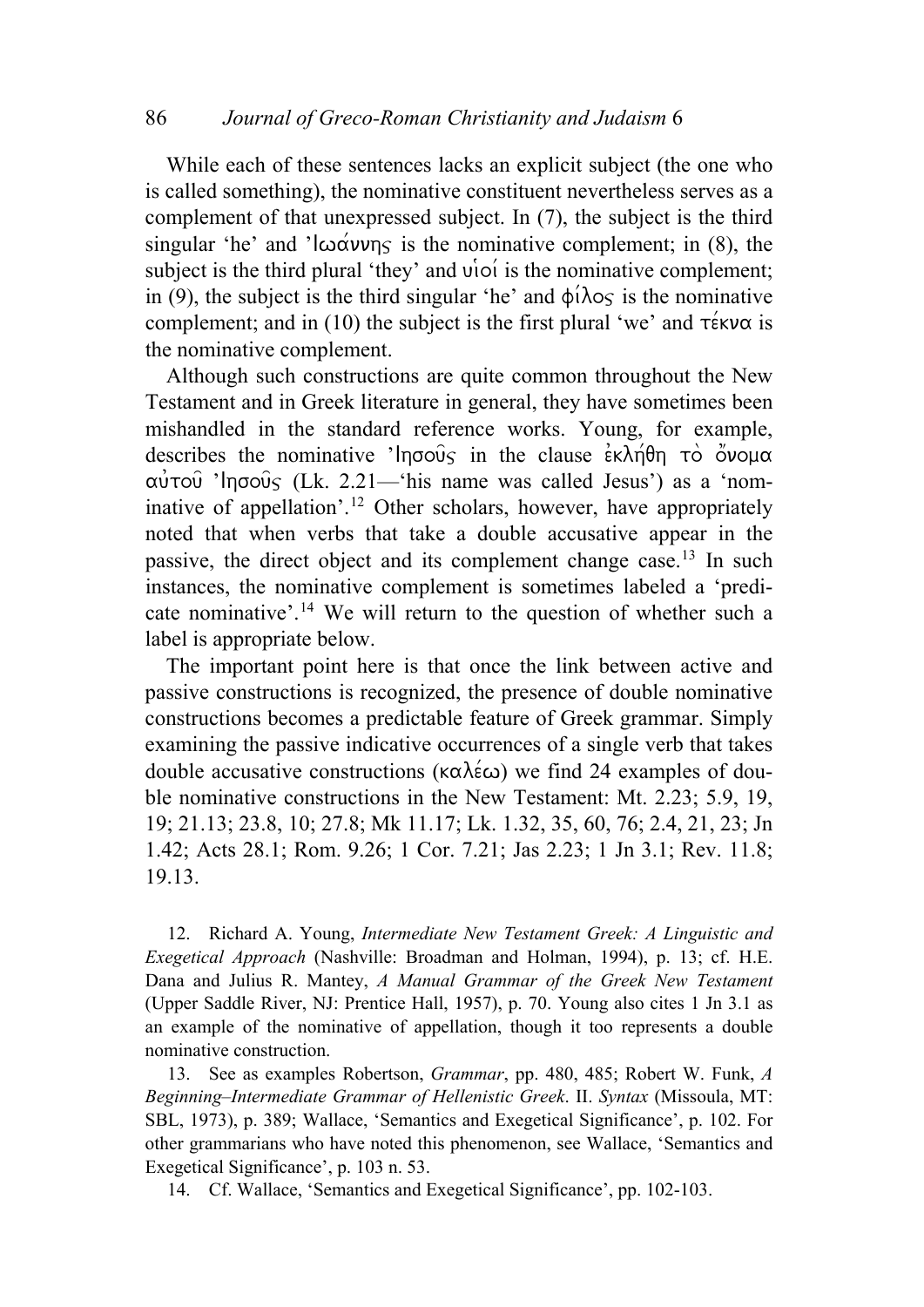(11) αύτοι υιοί θεού κληθήσονται (Mt. 5.9—'they will be called sons of God')

(12) Me $\lambda$ irn h  $\nu$ ndos ka $\lambda$ eirai (Acts 28.1—'the island is called Malta')

(13)  $\delta$ o $\hat{\alpha}$  $\lambda$ os  $\hat{\epsilon}$ κλή $\theta$ ης; (1 Cor. 7.21—'were you called a slave?')

(14) o oi $\kappa$ oς μου οiκος προσευχής κληθήσεται, υμεις δε αυτον ποιείτε σπήλαιον ληστών (Mt. 21.13—'my house will be called a house of prayer, but you have made it a den of thieves')

The clause in (11), for example, is derived from the active (double accusative) construction:  $\tau$  $\varsigma$  καλέσει αυτους υιους θεου ('someone will call them sons of God'). Similarly, the clause in (12) is derived from the active  $\tau_{15}$  καλεί την νήσον Μελίτην ('someone calls the island Malta'); and the clause in  $(13)$  is derived from the active  $\tau_{15}$  $\frac{\partial}{\partial x}$   $\frac{\partial}{\partial y}$  or  $\frac{\partial}{\partial y}$ , ('Did someone call you a slave?'). Clause (14) provides an example where both a double nominative ( $\dot{\circ}$  oi $\dot{\circ}$   $\dot{\circ}$   $\dot{\circ}$   $\dot{\circ}$  mou  $o$  $\hat{i}$ kos  $\pi$ pogeux $\hat{n}$ s k $\lambda$ n $\theta$ n $\hat{o}$ e $\tau$  $\alpha$ <sub>l</sub>) and double accusative construction ( $\hat{\psi}$ μείς δέ αυτόν ποιείτε σπήλαιον ληστών) occur in the same verse.

### 3. *Double Genitive and Double Dative Constructions*

Although a number of reference grammars allude to the presence of double nominative constructions in Greek, I am not aware of any that discuss the phenomena of double genitives or double datives. To understand how these constructions are derived, we must first recognize how participles work in double case constructions. The standard grammars typically acknowledge that participles can occur in double case constructions.[15](#page-5-0) They do not, however, tend to highlight how common such constructions are, perhaps because of the tendency to place them in different categories.

<span id="page-5-0"></span> While there are a number of verbs that take double accusative constructions and occasionally appear with a participle serving as the complement (15-17), more frequently we find verbs of perception with an accusative direct object that is accompanied by a participial accusative complement indicating what the subject of the main verb 'saw' or 'heard' the direct object doing (18-23):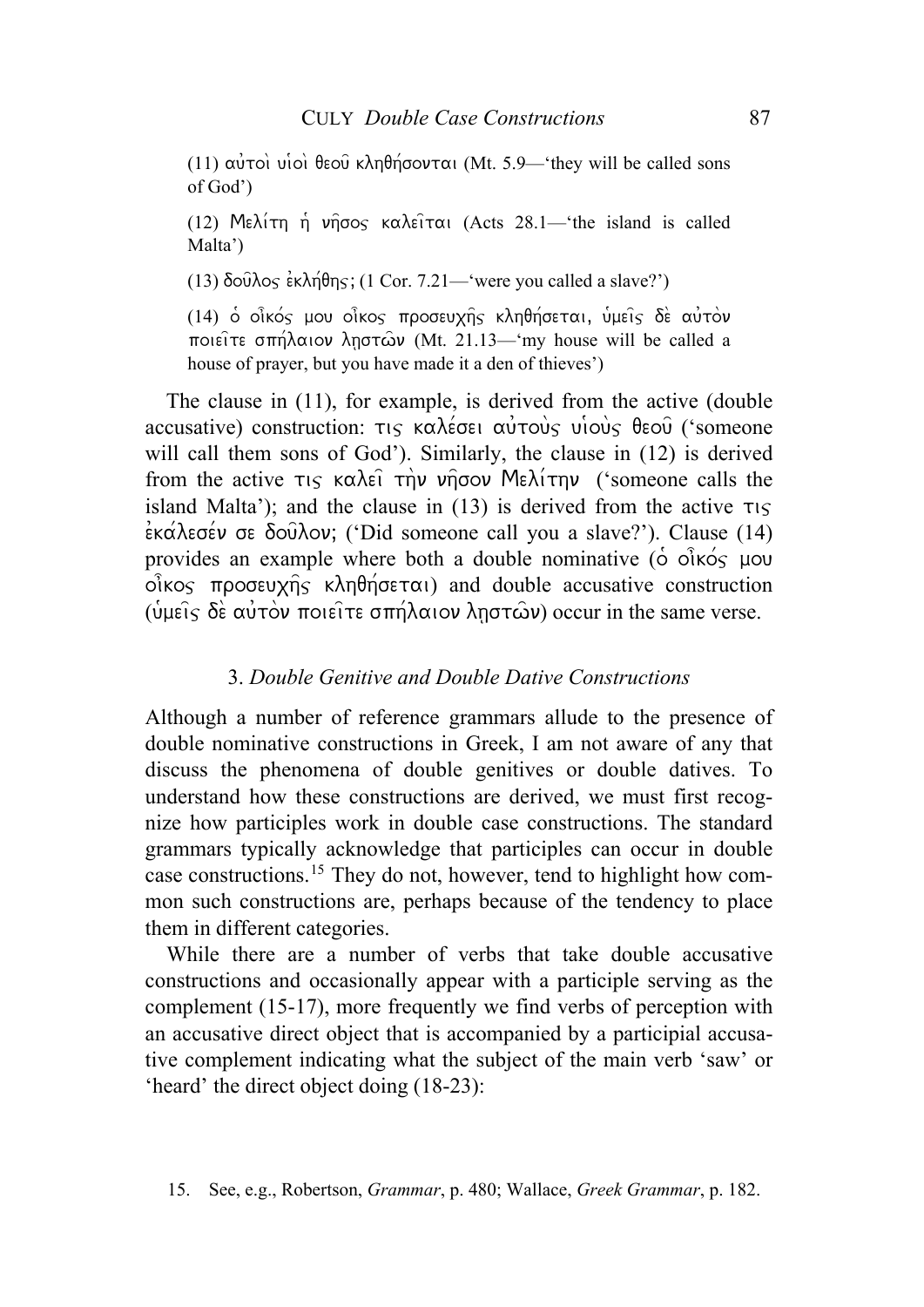(15) παρέστησεν εαυτον ζώντα (Acts 1.3—'he presented himself alive')

(16) ο Φηλιξ κατέλιπε τον Παυλον δεδεμένον (Acts 24.27-'Felix left Paul bound')

(17)  $\eta'$  $\gamma \alpha \gamma$ ov  $\delta \dot{\epsilon}$  τον παιδα ζώντα (Acts 20.12—'they brought the child [home] alive')

(18) ακούσας δε 'Ιακωβ όντα σιτία είς Αϊγυπτον (Acts 7.12— 'when Jacob heard that there was grain in Egypt')

(19) παν πνεύμα ο ομολογεί 'Ιησούν Χριστον εν σαρκι εληλυθότα  $\frac{1}{2}$ <sub>EK</sub>  $\tau$ ou  $\theta$ <sub>E</sub>ou  $\frac{1}{2}$  co $\tau$  (1 Jn 4.2—'every spirit that confesses that Jesus Christ has come in the flesh is from God')

(20) το δεσμωτήριον εύρομεν κεκλεισμένον εν πάση ασφαλεία (Acts 5.23—'we found the prison securely locked')

(21)  $\epsilon$ θεάσασθε αύτον πορευόμενον είς τον ούρανόν (Acts 1.11— 'you saw him going into the sky')

(22) είδεν π $\hat{\alpha}$ ς ο λαός αύτον περιπατούντα και αινούντα τον θεόν (Acts 3.9—'all the people saw him walking and praising God')

(23) είδεν...'Iησούν εστώτα<sup>[16](#page-6-0)</sup> εκ δεξιών του θεου (Acts 7.55—'he saw…Jesus standing at the right hand of God')

Since the latter constructions frequently involve a verb related to speech or hearing, such as  $\alpha$ <sup>ko</sup>w (18) or  $\alpha$ <sub>p</sub>ologies (19), these participles are often labeled 'indirect discourse'.[17](#page-6-1) Such an analysis, however, masks the fact that we are dealing with syntax that is struc-turally an object–complement construction.<sup>[18](#page-6-2)</sup> The fact that these constructions frequently involve verbs of seeing (20-23) rather than verbs of hearing also makes the label 'indirect discourse' less than ideal.

<span id="page-6-0"></span>16. As I have suggested elsewhere, understanding the participle  $\epsilon \sigma \tau \hat{\omega} \tau \alpha$  as an accusative complement rather than an attributive modifier of 'lnoou' 'places the emphasis not on the person who is seen, but on what that person is doing'. See Martin M. Culy and Mikeal C. Parsons, *Acts: A Handbook on the Greek Text* (Waco, TX: Baylor University Press, 2003), p. 145.

<span id="page-6-1"></span>17. See, e.g., Wallace, *Greek Grammar*, pp. 645-46; Robertson, *Grammar*, p. 1123; Young, *Intermediate Greek*, p. 149; Stanley E. Porter, *Idioms of the Greek New Testament* (Sheffield: Sheffield Academic Press, 2nd edn, 1994), p. 274.

<span id="page-6-2"></span>18. Texts like Acts 24.5, εύρόντες γάρ τον άνδρα του τον λοιμον και  $\kappa$ ivouv $\tau\alpha$  or $\alpha$  origin, support this analysis. Here, the complement in the double accusative construction is made up of a noun ( $\lambda$ o $\mu$ o $\nu$ ) conjoined with a participle  $(kivo\hat{v}v\tau\alpha)$ , making it clear that both of these elements serve as a complement.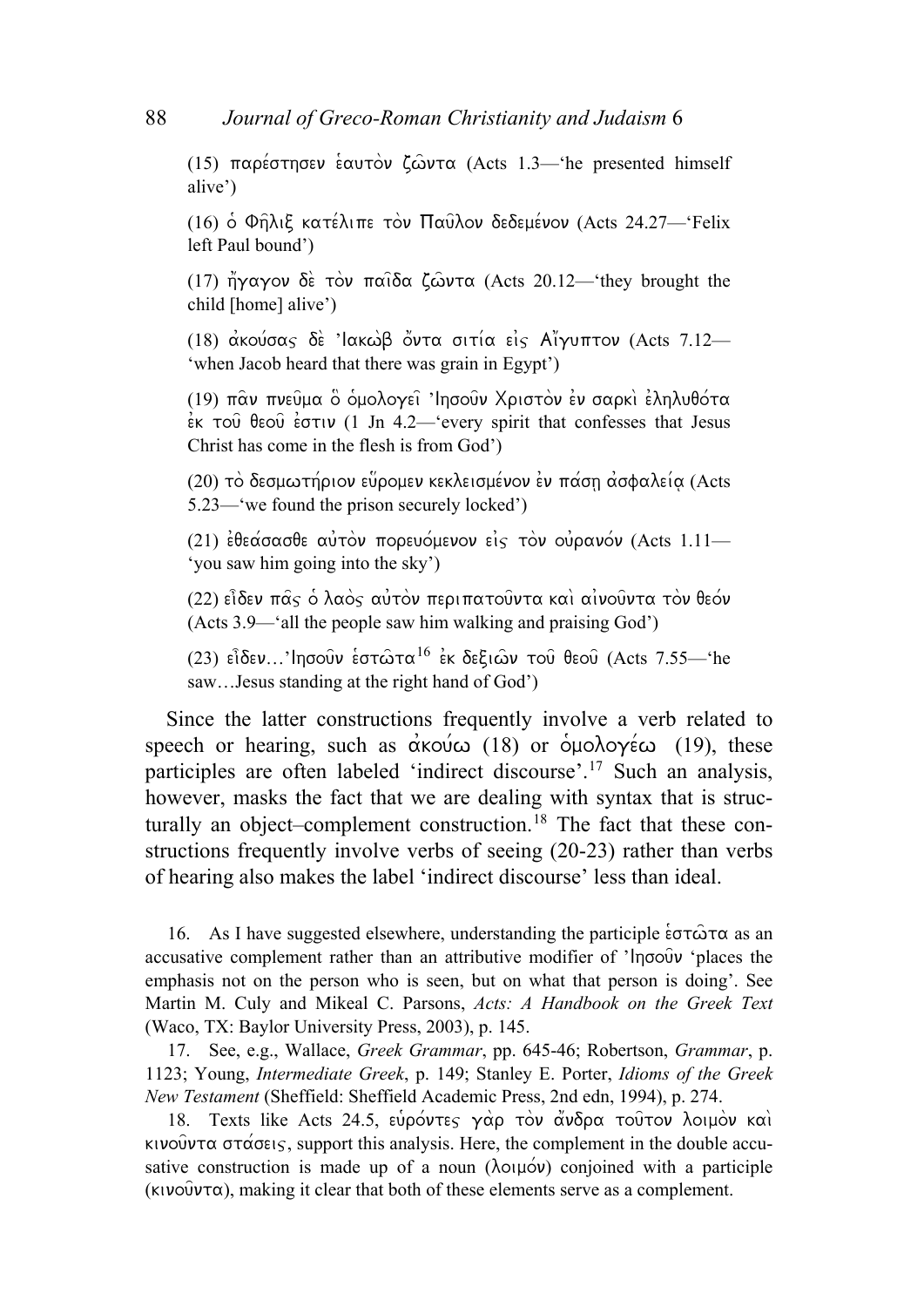Given the fact that verbs of perception often appear with 'double objects', it is not surprising that double genitive constructions frequently occur, since some verbs of perception (like  $\alpha\kappa o(\omega)$ ) take their object in the genitive case.

(24) ήμεις ηκούσαμεν αύτου λέγοντος ότι 'Εγω καταλύσω τον  $\nu\alpha\dot{\alpha}\nu$  τούτον (Mk 14.58—'we heard him saying, "I will destroy this temple"')

(25) ήκουσαν οι Φαρισαιοι του όχλου γογγύζοντος (Jn 7.32—'the Pharisees heard the crowd grumbling')

(26) ακηκόαμεν αύτου λαλουντος ρήματα βλασφημα είς Μωϋσην  $\kappa\alpha$  τον θεόν (Acts 6.11—'we have heard him speak blasphemous words against Moses and God')

In (24),  $\alpha \dot{\nu} \tau \circ \hat{\nu}$  serves as the genitive direct object of  $\dot{\eta} \kappa \circ \dot{\nu} \circ \alpha \mu \epsilon \nu$ , while the participle  $\lambda \neq y$  over  $\infty$  serves as a genitive complement in an object–complement double genitive construction. In (25), the noun phrase  $\overline{1}$  over  $\overline{0}$  oxidous serves as the genitive direct object of  $\overline{\eta}$  kougov, while the participle  $\gamma$ o $\gamma\gamma\gamma\zeta$  over  $\gamma$  serves as the genitive complement. In (26), αυτού serves as the genitive direct object of ακηκό αμεν, while  $\lambda \alpha \lambda$  ouvrog serves as the genitive complement. Double genitive constructions of this nature are very common in Koine Greek.

Such constructions, however, do not occur only with verbs that take a genitive direct object. Indeed, double case constructions of all varieties, except the vocative, also frequently occur when a verb that takes a double accusative construction is used as an attributive participle. When such verbs are used to form an attributive participial modifier of a genitive noun, the complement of the noun will appear in the genitive case, thus forming a double genitive construction. Such constructions only occur with passive participles and thus represent subject– complement relationships:

(27) και εκβαλόντες έξω της πόλεως ελιθοβόλουν. και οι μάρτυρες απέθεντο τα ίμάτια αὐτῶν παρα τους πόδας νεανίου καλουμένου Σαύλου (Acts 7.58—'and when they had thrown him out of the city, they began to stone him. And the witnesses took off their outer garments [and left them] at the feet of a young man named Saul')

In (27), the genitive noun  $\nu \in \alpha \nu(\infty)$  is modified by an attributive participle ( $\kappa \alpha \lambda$ ouµévou), which therefore must also bear genitive case marking. Although participles typically take their direct objects in the accusative case like finite verbs, where passive participial forms of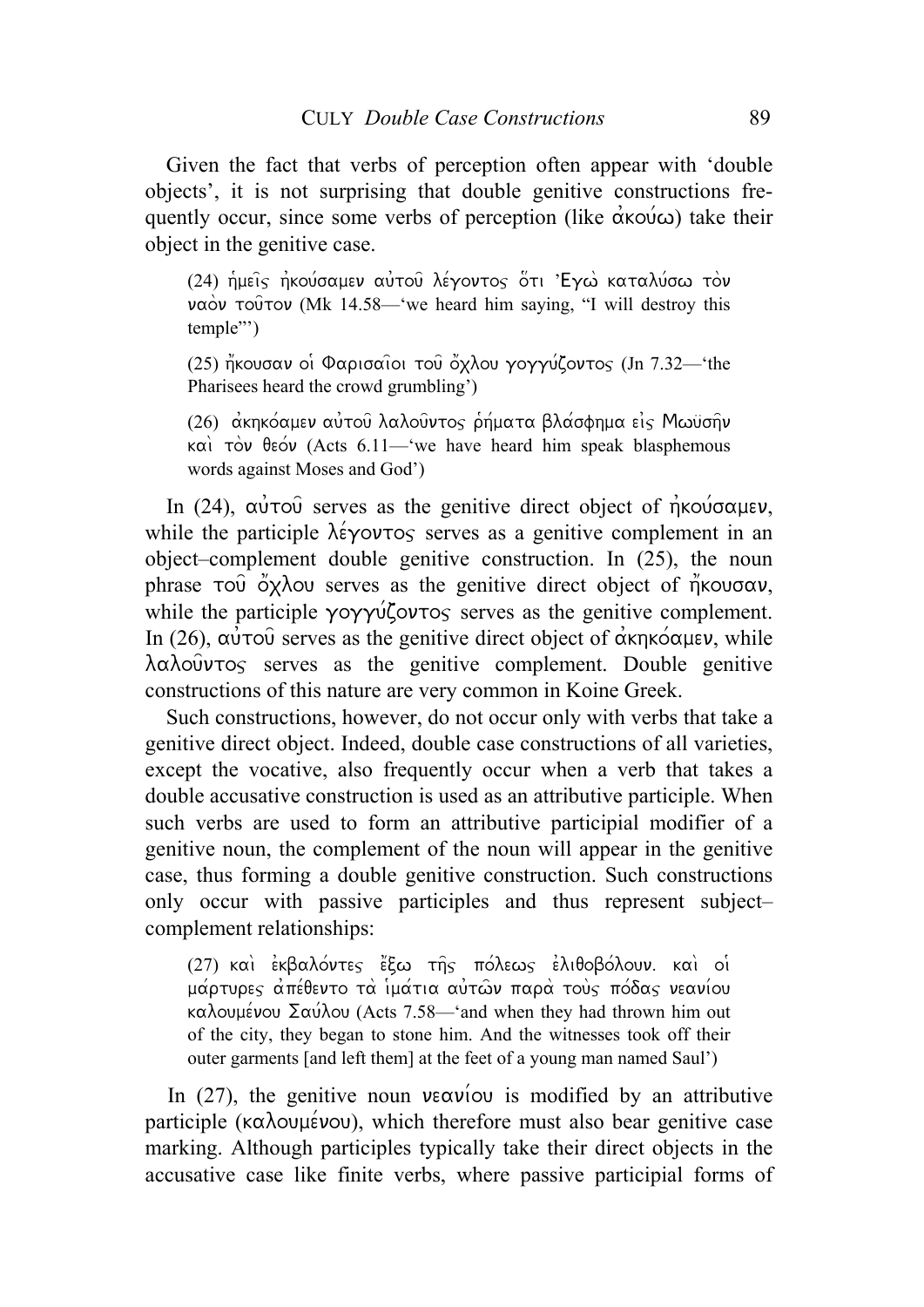### 90 *Journal of Greco-Roman Christianity and Judaism* 6

verbs that can take a double accusative construction are used as attributive modifiers, the complement will bear the same case as the participle. Presumably, since the logical subject of the participle (the noun that the participle modifies) is genitive, the complement must share the case of that genitive 'subject'.[19](#page-8-0) This type of subject–com-plement<sup>[20](#page-8-1)</sup> construction is common in Greek and may result in double nominative, double genitive,<sup>[21](#page-8-2)</sup> double dative or double accusative constructions:

<span id="page-8-0"></span>19. We might perhaps posit an unexpressed subject of the passive participle that is co-referential with the noun that the attributive participle modifies. This unexpressed constituent would then determine case agreement for the complement. Given the fact that we have instances of complements occurring within infinitival clauses, where the subject of the infinitive is unexpressed and the case of the complement agrees with the case of the co-referential subject in the main clause, it seems preferable to state the agreement rule as I have done above. As an example of this phenomenon with a passive infinitive, consider 1 Cor. 15.9:  $\epsilon y \omega y \alpha \rho \epsilon \mu$  o  $\epsilon$ λάχιστος τῶν ἀποστόλων, ὃς οὐκ εἰμὶ ἱκανὸς καλεῖσθαι ἀπόστολος ('for I am the least of the apostles, who is not adequate to be called an apostle'). The infinitival clause derives from an underlying  $\delta s$  ouk eiµi ikavo $\delta s$  iva  $\tau s$  kal $\delta$  µe  $\alpha$ πόστολον ('who is not adequate that someone should call me an apostle'). When the subordinate clause is placed in infinitival form, the agent  $(\tau \circ)$  is omitted and the accusative direct object pronoun  $(\mu \varepsilon)$  is left implied as the subject of the passive infinitive. Normally, the complement as we find it in 1 Cor. 15.9 ( $\alpha \pi \acute{\circ} \sigma \tau \acute{\circ} \lambda \circ \varsigma$ ) would then bear accusative case marking, since it complements what would be an accusative subject of the passive infinitive ( $\kappa\alpha\lambda\epsilon\overline{\iota}\sigma\theta\alpha\overline{\iota}$  pe  $\alpha\overline{\iota}\tau\circ\sigma\lambda\circ\nu$ ). In this instance, however, presumably since the infinitival subject remains unexpressed, the complement takes its case from the nominative subject of the main clause ( $\ddot{\circ}$ s) with which it is co-referential. This same phenomenon occurs in Lk. 15.19, 21, though there it is complicated by the fact that there is no overt nominative subject in the main clause either. The only explicit nominative element is the predicate nominative  $\alpha \xi$ <sub>105</sub>.

I should also note that, at times, case is assigned through reference to an unexpressed constituent, i.e., the 'head' of a substantival participial clause. Thus, in the clause ήκεν άγων είς την καλουμένην Πέτραν (Josephus, *Ant.* 14.16—'he came and brought [him] to [the city] called Petra'), since the substantival participle is accusative as part of a prepositional phrase headed by  $\epsilon$ *is*, the complement will also be accusative in agreement with the unexpressed subject of the participle.

<span id="page-8-1"></span>20. Such constructions do not occur with active participles, i.e., as object– complement constructions, since active participles take their complement in the accusative case.

<span id="page-8-2"></span>21. For other examples of double genitive subject–complement constructions, see, e.g., Acts 7.58; 10.1; 12.12; Rom. 1.4.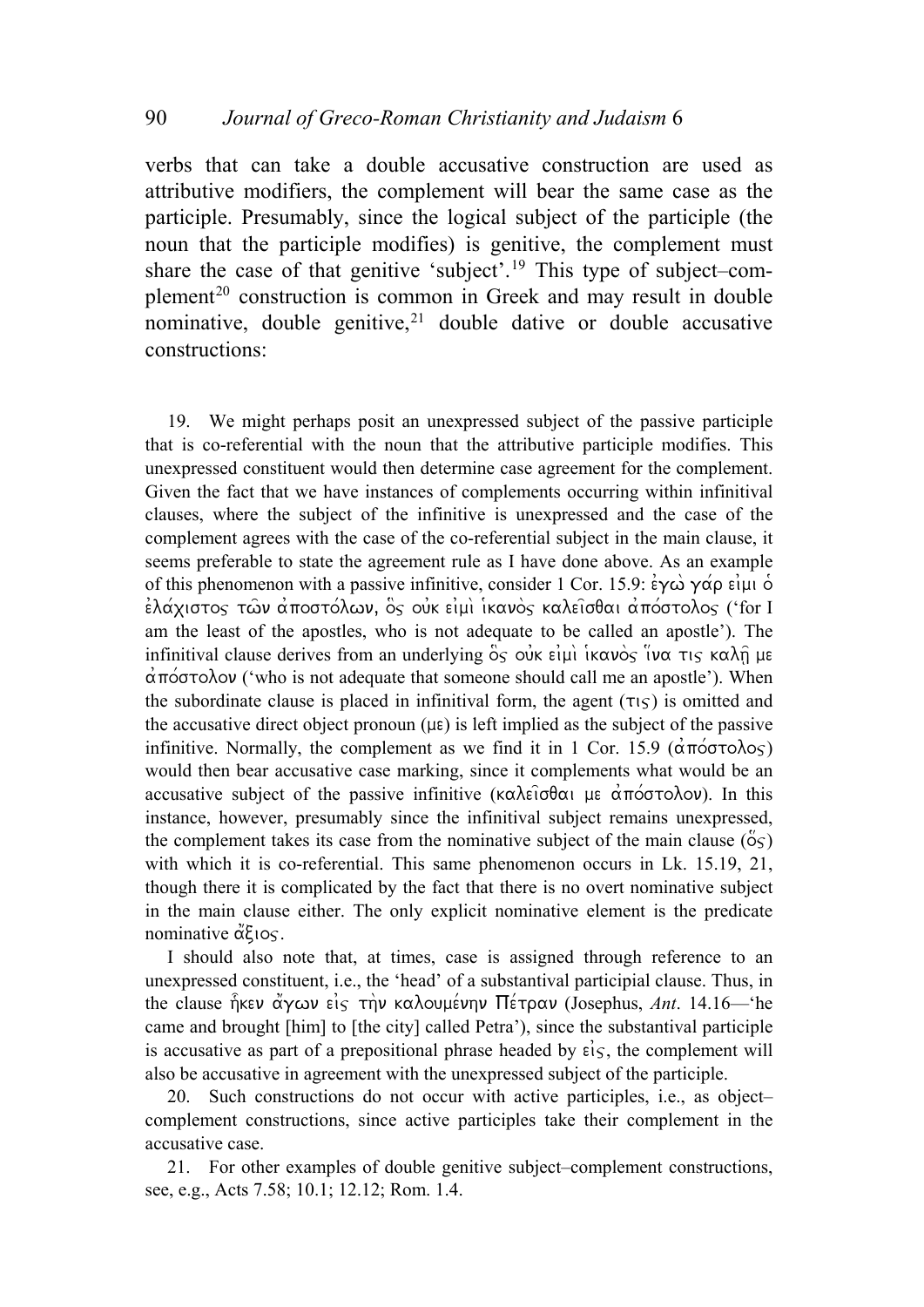(28) ήσαν δε εν 'Αντιοχεία κατα την ούσαν εκκλησίαν προφήται και διδάσκαλοι ο τε Βαρναβας και Συμεων ο καλούμενος Νίγερ (Acts 13.1—'now there were many<sup>[22](#page-9-0)</sup> prophets and teachers in the local church at Antioch, including Barnabas and Simeon called Niger')

(29) εγένομην εν τη νήσω τη καλουμένη Πάτμω (Rev. 1.9—'I was on the island called Patmos')

(30) και έστησαν δύο, 'Ιωσηφ τον καλούμενον Βαρσαββαν ος  $\epsilon$ πεκλήθη 'Ιούστος, και Μαθθίαν (Acts 1.23—'so, they put forward two men, Joseph called Barsabbas, who was [also] called Justus, and Matthias')

In (28), we have the nominative noun  $\Sigma$ uus $\omega$  (which is part of a noun phrase that stands in apposition to the nominative  $\pi \rho \circ \phi \eta \tau \alpha \in \mathbb{R}$  $\delta \tilde{\alpha}$   $\sigma$   $\alpha$  $\lambda$ oi) modified by an attributive participle. The participial phrase in (28) is derived from the active clause,  $\tau$ <sub>15</sub>  $\kappa \alpha \lambda \epsilon \hat{i} \sum \nu \mu \epsilon \omega \nu$  $N_i\gamma \varepsilon \rho \alpha$  ('someone calls Simeon Niger'). Since the participle is passive, and since it is an attributive modifier of a nominative noun, both the participle ( $\kappa \alpha \lambda o \psi \psi$  and the complement ( $N(\gamma \epsilon \rho)$ ) appear in the nominative case, with the latter being part of a subject–complement double nominative construction.[23](#page-9-1)

In (29), we have an analogous example. In this case, however, the noun phrase that the participial phrase modifies is in the dative case  $(\tau \hat{n})$  $ν$ ησω). The attributive passive participle (τη καλουμένη) and the complement ( $\Pi\alpha\tau\mu\omega$ ) must therefore also be in the dative case. The participial phrase in (29) is derived from the underlying clause,  $\tau$ <sub>is</sub>  $\kappa \alpha \lambda \epsilon$ ι την νησον Πάτμον ('someone calls the island Patmos'). Πάτμω thus functions as a dative complement in a subject–complement double dative construction.[24](#page-9-2)

Finally, we see from (30) that double accusatives may also occur in this type of syntactic environment.<sup>25</sup> The participle  $\tau$ <sup>o</sup> ka $\lambda$ ov/menon agrees with the accusative noun it modifies (the indeclinable ' $\vert \omega \sigma \eta \phi \rangle$ ),

22. On the translation, see the note on  $\kappa \alpha \tau \alpha$  in Culy and Parsons, *Acts*, p. 243.

<span id="page-9-1"></span><span id="page-9-0"></span>23. For other examples of double nominative constructions derived in this manner, see, e.g., Acts 4.36; 8.10; 10.18; 27.14.

<span id="page-9-2"></span>24. For other examples of subject–complement double dative constructions, see, e.g., Lk. 1.36; Josephus, *Apion* 1.241; *Ant*. 9.98.

<span id="page-9-3"></span>25. Notice that we also have an example of a double nominative construction in  $(30)$ , with  $\sigma$  serving as the nominative subject of the relative clause and ' $\log$  $\sigma$  serving as the nominative complement in a subject–complement double nominative construction.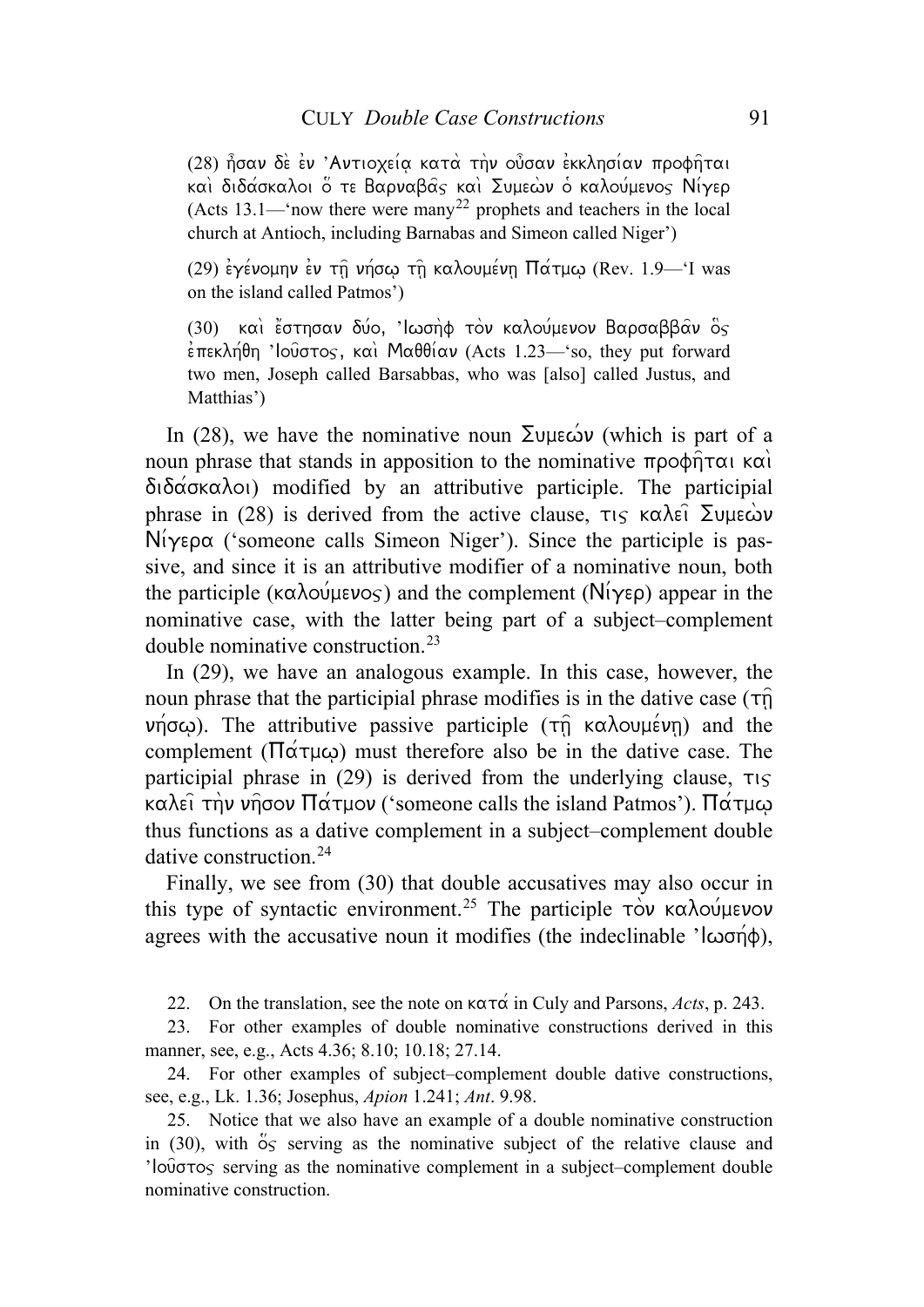and  $B\alpha\rho\sigma\alpha\beta\beta\alpha v$  also bears accusative case as the complement of the logical subject of  $\kappa \alpha \lambda o \psi$ μενον (i.e. ' $\kappa \alpha \gamma \phi$ ). In this case, then, we are dealing with a subject–complement double accusative construction.<sup>[26](#page-10-0)</sup>

 We should note, at this point, that double accusative constructions may also occur in instances where  $\kappa \alpha \lambda \in \omega$  or another verb that can take a double accusative is used in an infinitival clause:

(31) ενένευον δε τω πατρι αυτού το τι αν θέλοι καλεισθαι αυτό (Lk. 1.62—'they motioned to his father about what he wanted him to be called')

In (31), the passive infinitive  $\kappa \alpha \lambda \epsilon \hat{\iota} \sigma \theta \alpha \hat{\iota}$  appears with an accusative subject ( $\alpha \dot{v} \tau \dot{\circ}$ ) and an accusative complement ( $\tau \dot{\iota}$ ), thus forming a subject–complement double accusative construction. The infinitival clause is derived from the underlying active clause,  $\tau$ <sub>is</sub>  $\kappa \alpha \lambda \epsilon \hat{i} \alpha \hat{j} \tau \hat{o} \tau \hat{i}$ ('someone calls him what?').

# 4. *Pseudo-Double Accusatives*

Having established that double case constructions are more common in Greek than has typically been recognized, or at least explicitly stated, we turn now to instances where standard reference grammars have grouped other syntactic phenomena under the label 'double accusative'. While such phenomena generate texts that contain two accusative elements, the syntax and function of these texts differ from the object–complement double accusative construction. Acts 21.21, for instance, is sometimes cited as an example of a double accusative construction:[27](#page-10-1)

(32) αποστασίαν διδάσκεις από Μωϋσέως τούς κατά έθνη  $\pi\alpha v \tau\alpha s$  'Iou $\delta\alpha$ ious (Acts 21.21—'you teach all the Jews throughout the nations rebellion against Moses')

As with the English verb 'teach', the Greek verb  $\delta \tilde{\delta}$   $\alpha$ an animate object ('I teach *someone*') or an inanimate object ('I teach

<span id="page-10-0"></span>26. For other examples of subject–complement double accusative constructions, see Lk. 6.15; 7.11; 9.10; 19.29; 21.37; 22.3; 23.33; Acts 3.2; 9.11; 11.13; 12.25; 15.22, 37; 27.8, 16; Rev. 16.16. The accusative constituent in such constructions should not be treated as a 'predicate accusative'; contra, e.g., Wallace, *Greek Grammar*, p. 191, who analyzes Acts 9.11 in this manner. See further below.

<span id="page-10-1"></span>27. So, e.g., N. Turner, *A Grammar of New Testament Greek*. III. *Syntax* (Edinburgh: T. & T. Clark, 1963), p. 246; Robertson, *Grammar*, p. 482.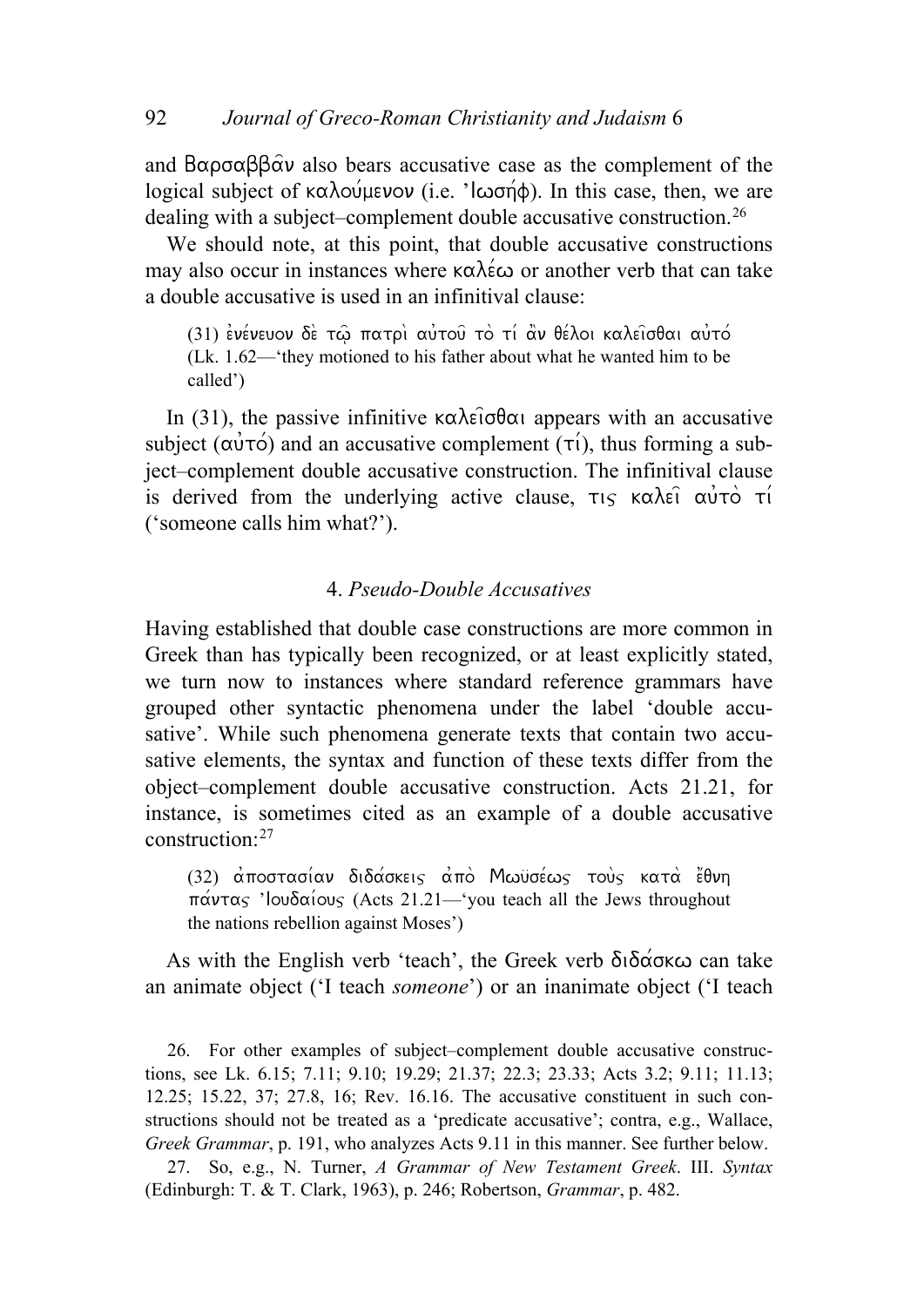*something*'). In English, when the verb 'teach' has both an animate and inanimate object, the sentence may be constructed with a direct object and indirect object ('I teach Greek to my students') or in an alternative form ('I teach my students Greek'). In the latter construction, the sentence *appears* to contain two direct objects (a 'double accusative' con-struction), a common phenomenon in both English and Greek.<sup>[28](#page-11-0)</sup> In reality, the sentence represents an instance where the indirect object has 'advanced' to the direct object position, $2<sup>9</sup>$  thus displacing the direct object.[30](#page-11-2) The semantic patient (former direct object) now has a different

<span id="page-11-0"></span>28. In the linguistic literature, this phenomenon is often referred to as 'dative alternation'.

<span id="page-11-1"></span>29. The language of 'advancement' is typically associated with Relational Grammar, though that framework uses the numbers 1, 2 and 3 to refer to the nominal arguments typically associated with semantic agents, patients and recipients.

<span id="page-11-2"></span>30. In my analysis of what I have called pseudo-double accusatives, I am following scholars who see a derivational relationship between the direct object plus indirect object construction and the double object construction. Linguists, however, continue to debate whether double object constructions in English and other languages derive from an underlying construction that includes an accusative and a dative constituent or have different underlying structures altogether, and are thus not related by transformation. For the former, see, e.g., Charles Fillmore, *Indirect Object Constructions in English and the Ordering of Transformations* (The Hague: Mouton, 1965); Joseph Emonds, 'Evidence that Indirect Object Movement is a Structure-Preserving Rule', *Foundations of Language* 8 (1972), pp. 546-61; Richard K. Larson, 'On the Double Object Construction', *Linguistic Inquiry* 19 (1988), pp. 335-91; Richard K. Larson, 'Double Objects Revisited: Reply to Jackendoff', *Linguistic Inquiry* 21 (1990), pp. 333-78; Mark C. Baker, *Incorporation: A Theory of Grammatical Function Changing* (Chicago: University of Chicago Press, 1988). For the latter, see, e.g., Richard Oehrle, 'The Grammatical Status of the English Dative Alternation' (Ph.D. diss., MIT, 1976); David Dowty, 'Governed Transformations as Lexical Rules in a Montague Grammar', *Linguistic Inquiry* 9 (1978), pp. 393-426; Ray Jackendoff, 'On Larson's Treatment of the Doubled Object Construction', *Linguistic Inquiry* 21 (1990), pp. 427-56; David Pesetsky, *Zero Syntax: Experiencers in Cascades* (Cambridge, MA: MIT Press, 1995). Even among those who take a transformational, or multi-stratal approach to the syntax of these constructions, some maintain that the construction with two accusative constituents represents the underlying form from which accusative plus dative constructions are derived; see, e.g., J. Bowers, *The Theory of Grammatical Relations* (Ithaca: Cornell University Press, 1981); M. Dryer, 'On Primary Object, Secondary Objects, and Antidative', *Language* 62 (1987), pp. 808-45; J. Aoun and Y.-H.A. Li, 'Scope and Constituency', *Linguistic Inquiry* 20 (1989), pp. 141-72.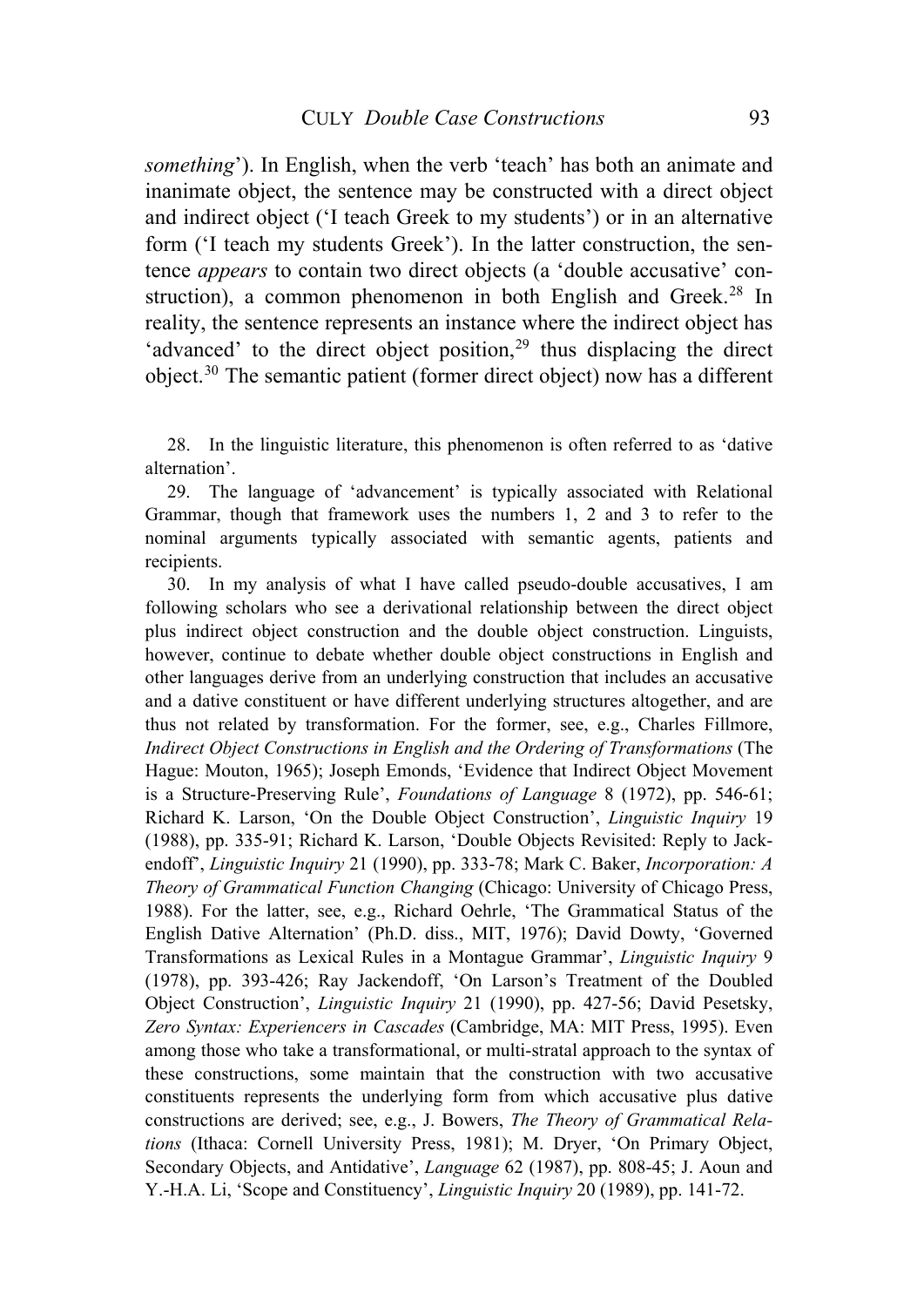syntactic status altogether, that is, it is now a *chômeur*. While *chômeurs* generated through passivization are 'flagged' by the preposition  $\hat{\mathbf{u}}$  of in Greek, *chômeurs* generated through advancement to direct object are marked with the accusative case. This effectively results in constructions that contain two accusative constituents (a direct object and a *chômeur*), but not two 'objects' or an object and a complement. Such constructions should, therefore, be distinguished from typical double object constructions.

While indirect object to direct object advancement is optional in English, in Greek it appears to be obligatory, for example, with the verb  $\delta$ ιδάσκω. In other words, when this verb has both an animate and inanimate object, the animate object (semantic recipient) will not occur in the syntax as a dative indirect object. Instead, it will always advance to direct object status, thus taking on accusative case marking, as in (32), where the semantic recipient  $\tau o \dot{v}$ ...'Iou $\delta \alpha$ *ious* appears in the accusative case. The same phenomenon occurs in (33), where the semantic recipient has advanced to direct object status, thus taking on accusative case marking  $(\alpha \dot{\nu} \tau \dot{\alpha})$  and displacing the semantic patient, which now bears accusative case marking as a *chômeur* ( $\pi$ o $\lambda\lambda\alpha$ ):<sup>[31](#page-12-0)</sup>

(33) και ήρξατο διδάσκειν αυτους πολλά (Mk 6.34—'and he began to teach them many things')

The same general rule holds true when the semantic patient is a clausal complement, such as a  $\overset{\circ}{\sigma}\tau$  clause or infinitival clause.<sup>[32](#page-12-1)</sup> Thus

<span id="page-12-0"></span>31. See also Jn 14.26 ( $\epsilon$ κεΐνος υμάς διδάξει πάντα—'he will teach you all things') and Heb. 5.12 ( $\pi\alpha\lambda\upsilon$  χρείαν έχετε του διδάσκειν υμας τινα τα στοιχεία της αρχής των λογίων του θεου— 'you need someone to teach you the basic beginning principles of the oracles of God').

<span id="page-12-1"></span>32. I am only aware of one counter-example in the New Testament to what otherwise appears to be an obligatory 'rule'. In Rev. 2.14,  $\delta$ ιδάσκω has an infinitival complement and superficially has a semantic recipient appearing as a dative indirect object: Βαλαάμ,  $\delta s$  εδίδασκεν τω Βαλάκ βαλειν σκάνδαλον ενωπιον  $\tau$ ών υιών 'lσραήλ ('Balaam, who taught Balak to put a stumbling block before the children of Israel'). G.K. Beale, *The Book of Revelation: A Commentary on the Greek Text* (NIGTC; Grand Rapids: Eerdmans, 1999), p. 250, suggests that the dative functions either instrumentally (thus, presumably, 'Balaam, who taught the placing of a stumbling block before the children of Israel through Balak') or as a dative of advantage (thus, presumably, 'Balaam, who taught the placing of a stumbling block before the children of Israel for Balak'). It is probably better, though, to follow Thomas, who builds on the earlier work of Hort, Swete and Charles, and recognize that the verb may optionally be used with a dative indirect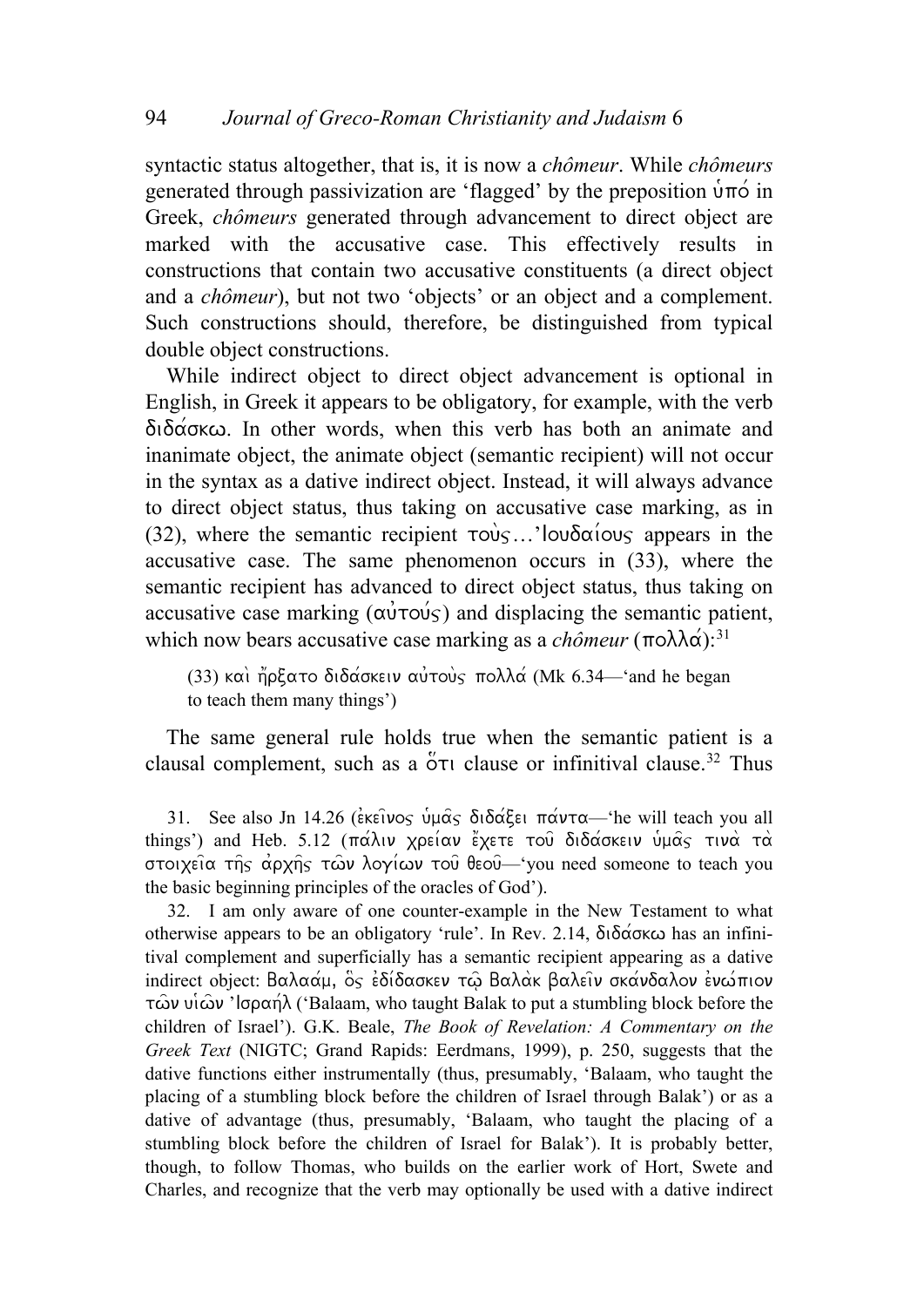where  $\delta \tilde{\delta}$  do  $\tilde{\delta}$  is modified by a clausal complement and a semantic recipient, the recipient will appear in the accusative case, as in (34) and (36). In contrast, where the verb  $\lambda \acute{\epsilon} \gamma \omega$  appears with analogous modifiers, the semantic recipient will appear as a dative indirect object, with no advancement occurring, as in (35) and (37):

(34) ήρξατο διδάσκειν αύτους ότι δεί τον υιον του ανθρώπου  $\pi$ ολλά παθείν (Mk 8.31—'he began to teach them that it was necessary for the Son of Man to suffer many things')

(35) ελεγεν αύτοις ότι ο υίος του ανθρώπου παραδίδοται είς  $\chi$ είρας ανθρώπων (Mk 9.31—'he was saying to them, "The Son of Man is betrayed into the hands of men"')

(36) κύριε, δίδαξον ήμας προσεύχεσθαι (Lk. 11.1—'Lord, teach us to pray')

 $(37)$  εγώ δε λέγω υμιν μη αντιστήναι τω πονηρω (Mt. 5.39—'but I say to you, "Do not resist an evil man"')

The examples with  $\delta_1 \delta_0 \alpha \infty$  (32, 33, 34 and 36), then, represent cases of indirect object to direct object advancement, a phenomenon that is distinct from genuine double accusative constructions. In order to account for texts that have been generated through indirect object to direct object advancement most scholars have posited 'thing-object' constructions (or something of this nature) as a sub-category of double accusatives.[33](#page-13-0) Given the cross-linguistically common phenomenon of indirect object to direct object advancement, however, and the fact that 'thing-object' double accusative constructions cannot optionally include an equative infinitive (such as  $\epsilon \hat{i} \nu \alpha$ ) between the two accusative elements, it is better to recognize that we are dealing with a different

object when it has two objects. See Robert L. Thomas, *Revelation 1–7: An Exegetical Commentary* (Chicago: Moody Press, 1992), pp. 203-204. The fact that such a usage occurs in Plutarch and later writers may suggest that, at the time Revelation was written, at least some dialects of Koine Greek were no longer requiring indirect object to direct object advancement when  $\delta \tilde{\delta} \tilde{\alpha} \tilde{\alpha} \kappa \omega$  was used with both an animate and inanimate object. That we are dealing with a case of dialectal variation is further supported by the textual variants here. While the *UBS*4 reading is supported by A C syr<sup>s</sup>, the phrase  $\tau \hat{\omega}$  B $\alpha \lambda \alpha' \hat{\kappa}$  is omitted altogether by  $x^*$ ; it appears in the accusative ( $\tau \dot{\infty}$  B $\alpha \lambda \dot{\alpha}$ ) in  $\mathbf{x}^1$ , the Byzantine tradition, and a variety of other manuscripts; while in the TR the text reads  $\dot{\epsilon}v$   $\tau\hat{\omega}$   $B\alpha\lambda\alpha\dot{\alpha}\mu\ \tau\dot{\alpha}v$ Bala/k. For fuller manuscript citations, see David E. Aune, *Revelation 1–5* (WBC, 52a; Dallas: Word, 1997), p. 178.

<span id="page-13-0"></span>33. See Wallace, *Greek Grammar*, pp. 181-82.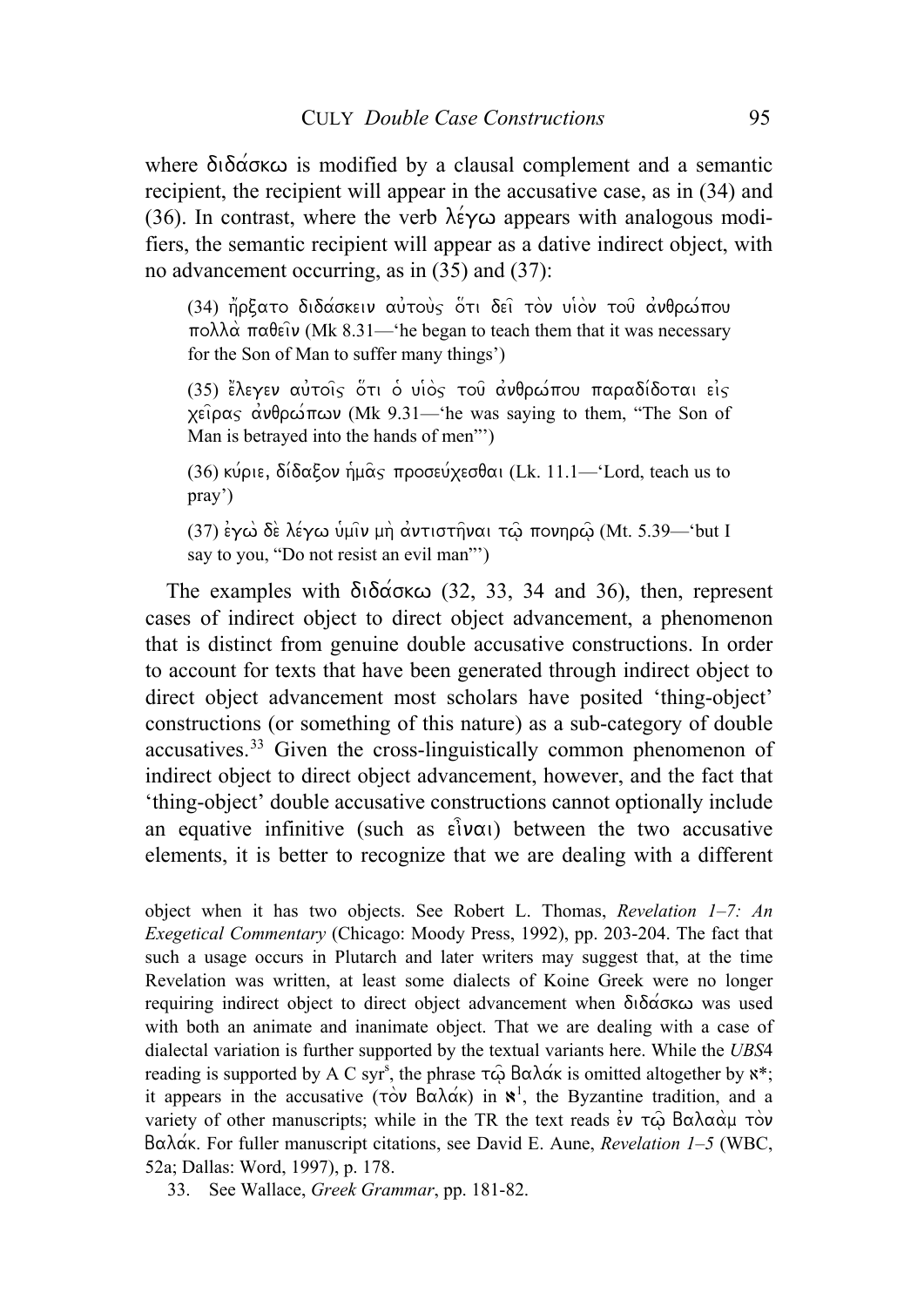syntactic phenomenon altogether. Indeed, upon careful inspection, examples of thing-object double accusative constructions all appear to be instances of either indirect object to direct object advancement or oblique to direct object advancement. I include below a brief sampling of the examples cited by Wallace:

(38)  $\epsilon$ κεΐνος υμας διδάξει πάντα (Jn 14.26—'he will teach you all things') (39) εξέδυσαν αυτόν την χλαμύδα (Mt. 27.31—'they stripped his clothes from him') (40) έχρισέν σε ο θεός... έλαιον (Heb. 1.9—'God anointed you...with oil')

In (38), we have another example of indirect object to direct object advancement; in (39) we have an example of source to direct object advancement; and in (40) we have an example of instrument to direct object advancement. As far as I can tell, other examples of thing-object double accusatives can also be accounted for through reference to either indirect object to direct object advancement or oblique to direct object advancement.[34](#page-14-0)

### 5. *Accusative of Retained Object?*

Failure to recognize the phenomenon of indirect object to direct object advancement can also lead to misunderstanding constructions where the semantic recipient (logical indirect object) has become the subject of the clause.[35](#page-14-1) Galatians 2.7 provides an example of this phenomenon:

(41) πεπίστευμαι τὸ εὐαγγέλιον (Gal. 2.7—'I have been entrusted with the gospel<sup>'</sup>)

<span id="page-14-0"></span>34. Oblique to direct object advancement in Greek appears always to be optional. In the expression,  $\delta \eta \circ \alpha \tau \in \alpha \dot{\gamma} \dot{\alpha} \dot{\epsilon} \dot{\gamma} \delta \dot{\epsilon} \sigma \mu \alpha \dot{\gamma}$  (Mt. 13.30—'bind them into bundles'), for example, the oblique  $\epsilon \dot{\epsilon}$  or  $\epsilon$  can optionally advance to direct object status, leaving αυτά as an accusative *chômeur*: δήσατε αυτά δέσμας (L Δ  $f<sup>1</sup>$  700 1241 1424 *al*). Oblique to direct object advancement is likely the syntactic process behind certain cognate accusative constructions, such as  $\epsilon \chi \alpha \rho \eta \sigma \alpha \nu \chi \alpha \rho \alpha \nu$ μεγάλην (Mt. 2.10—'rejoice with great joy').

<span id="page-14-1"></span>35. See, e.g., Turner, *Syntax*, p. 247; Wallace, *Greek Grammar*, p. 197; Robertson, *Grammar*, p. 485.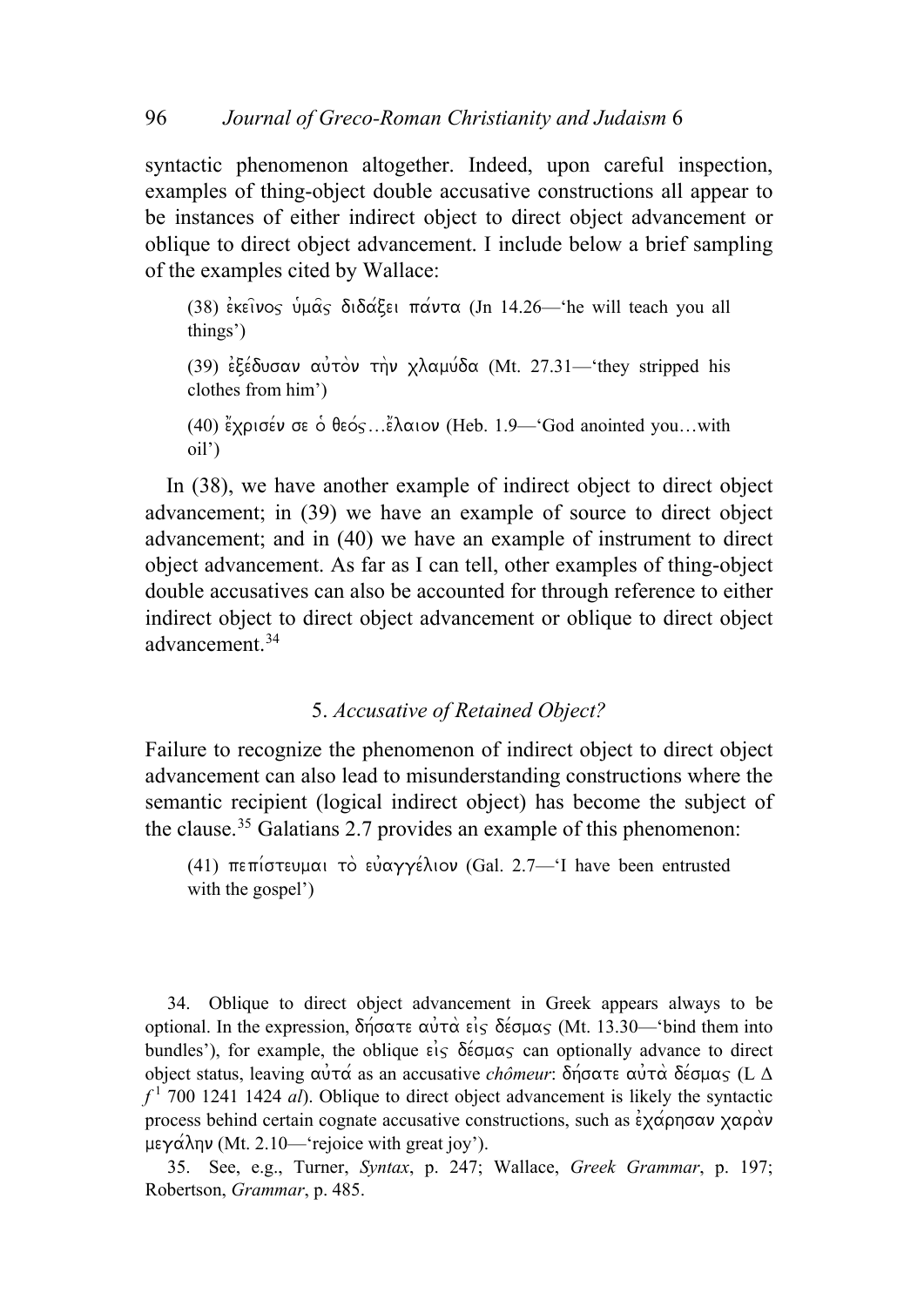Here, the underlying clause (42) has undergone indirect object to direct object advancement resulting in (43). This process is then followed by passivization resulting in the text as we find it in Gal. 2.7 (lit. 'I have been entrusted the gospel'). The semantic patient  $(\tau\circ$  $\epsilon \hat{\nu}$  $\alpha \hat{\nu}$  ( $\epsilon \hat{\lambda}$ ) has been placed *en chômage*. It, therefore, bears accusative case marking as a *chômeur* rather than as a 'retained' direct object.[36](#page-15-0)

(42) τις πεπίστευκεν τὸ εὐαγγέλιόν μοι ('someone has entrusted the gospel to me')

(43)  $\pi$  $\varsigma$   $\pi$ επίστευκέν με τὸ εὐαγγέλιον ('someone has entrusted me the gospel')

The long list of other examples cited by Robertson can be explained through reference to various types of advancement strategies. In (44), for example, the semantic recipient ('this man') has advanced from indirect object ( $\tau$ ou $\tau$ co in 45) to direct object ( $\tau$ ou $\tau$ ov in 46), leaving the semantic patient, or logical direct object ( $\tau$ n)  $\delta\delta$ o $\nu$ ), in the accusative case as a *chômeur* (46). This process is then followed by passivization (i.e., direct object to subject advancement), resulting in passive verb morphology (in this case as part of a periphrastic construction) and the shift from accusative  $\tau$ ous to nominative outlets in  $\overline{a}$  $(44)$ .

(44) ούτος ήν κατηχημένος την όδον του κυρίου (Acts 18.25—'this man had been taught the way of the Lord')

(45) τις κατηχήσεν την οδόν του κυρίου του τω ('someone taught the way of the Lord to this man.')

(46) τις καγηχήσεν τούτον την όδον του κυρίου ('someone taught this man the way of the Lord.')

The next example cited by Robertson is more complex:

(47) κρατείτε τας παραδόσεις ας εδιδάχθητε (2 Thess. 2.15—'hold to the traditions which you were taught')

To understand what is taking place in (47), we must go back to the underlying form of the relative clause (48). I have substituted the antecedent of the relative pronoun  $\alpha_5$  ( $\tau \alpha_5$   $\pi \alpha \beta \delta$  $\sigma \epsilon$  $\epsilon$ ) in the underlying clause to make the discussion easier to follow.

<span id="page-15-0"></span>36. This reflects the language used in the standard grammars. See, e.g., Robertson, *Grammar*, p. 485; Wallace, *Greek Grammar*, p. 197.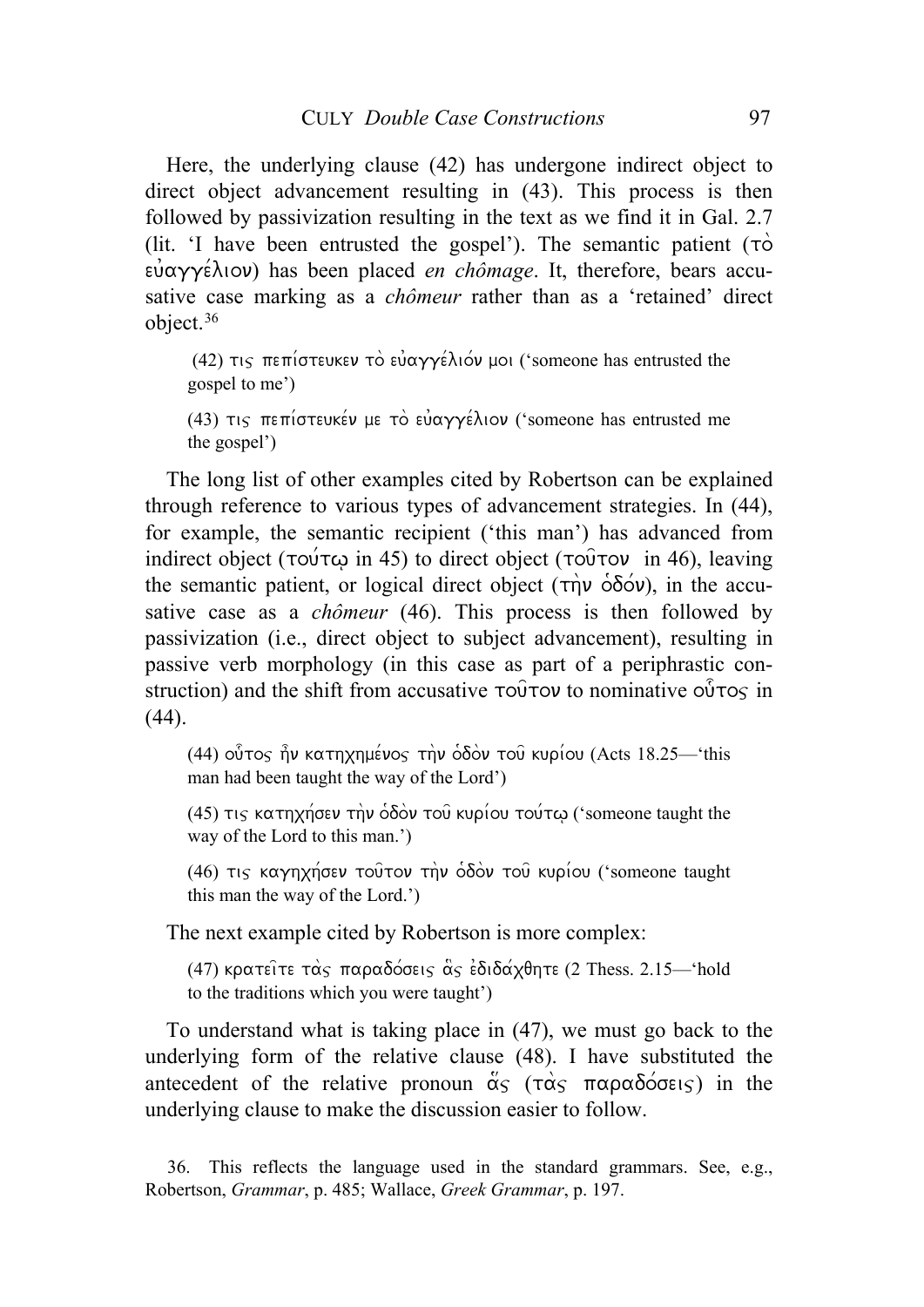(48)  $\tau$  $\varsigma$   $\epsilon$ δίδαξεν τας παραδόσεις υμιν ('someone taught the traditions to you')

(49)  $\pi$  $\varsigma$   $\epsilon$  $\delta$  $\delta$  $\delta$  $\alpha$  $\epsilon$ εν υνα $\alpha$  $\varsigma$   $\tau$  $\alpha$  $\varsigma$  παραδόσεις ('someone taught you the traditions')

In the relative clause, as we find it in (47), two syntactic processes have again taken place. First, the recipient, or indirect object ( $\hat{u}$ u $\hat{u}$ ) of the underlying construction (48), has advanced to direct object status, resulting in (49), where the second plural pronoun has taken on accusative case marking ( $\hat{\psi} \mu \hat{\alpha} \varsigma$ ) as the new direct object, and the former direct object has become a *chômeur* and thus also appears in the accusative case ( $\tau\alpha_s$   $\pi\alpha\rho\alpha\delta\acute{o}$  $\sigma\epsilon\varsigma$ ). From there, the second plural pronoun advances to subject status through passivization and is now simply expressed morphologically with a suffix on the verb  $(\epsilon \delta \delta \alpha \chi \theta \eta \tau \epsilon)$ . This process is accompanied by relativization,  $37$  which leaves us with the text as it appears in (47). Technically, then, the accusative  $\ddot{\alpha}$  does not *retain* its accusative case, as if it were still the direct object of a passive verb, but rather it has taken on accusative case marking in light of its status as a *chômeur*.

For the sake of space, we will look at just one further example of the so-called 'accusative of retained object'.<sup>[38](#page-16-1)</sup> In (50), the constituent bearing accusative case marking ( $\kappa \alpha \rho \pi \omega$ ) once again bears that case as a result of advancement.

(50) πεπληρωμένοι καρπόν δικαιοσύνης (Phil. 1.11—'having been filled with the fruit of righteousness')

(51) πεπληρωμένοι καρπού δικαιοσύνης ('having been filled with the fruit of righteousness')

<span id="page-16-0"></span>37. I should note that an alternative analysis is possible. Since relative clauses in Greek involve what is known as Wh-movement, which obligatorily moves the relative pronoun to the beginning of the relative clause (the same phenomenon occurs in English), we could simply say that Wh-movement has occurred prior to the indirect object advancing first to direct object status and then to subject status. In this analysis, it would be fair to say that the relative pronoun has retained its accusative case marking by getting out of town before it was rendered 'unemployed'!

<span id="page-16-1"></span>38. Here, I am using Wallace's label (see, *Greek Grammar*, p. 197), though both he and Robertson (*Grammar*, p. 485) cite Phil. 1.11 as an example of this phenomenon.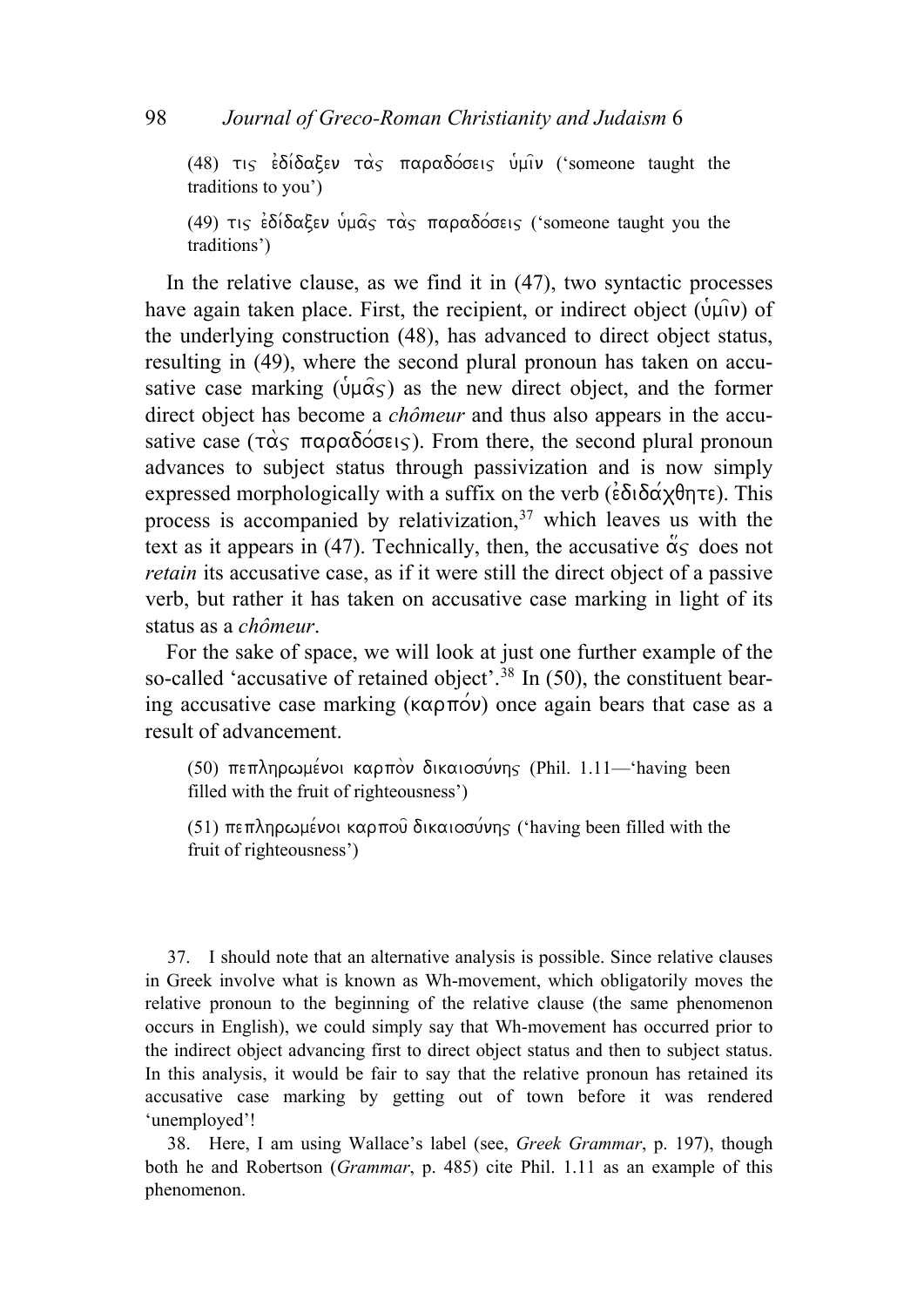The verb  $\pi\lambda$ npo $\infty$  takes an accusative direct object. The thing that the direct object is filled with appears in the genitive<sup>[39](#page-17-0)</sup> or the dative case.[40](#page-17-1) When the verb occurs in a passive construction, the direct object advances to the subject role and the thing with which the subject is filled remains in the dative or genitive case, as in (51) where the subject is unexpressed. In (50), one additional process has occurred subsequent to passivization. The oblique ( $\kappa \alpha \rho \pi o \hat{v}$ ) has advanced to fill the vacant direct object role, and therefore bears accusative case marking  $(\kappa \alpha \rho - \kappa)$  $\pi$ ov). Thus, strictly speaking, (50) represents an example of oblique to direct object advancement rather than retention of an accusative object.

### 6. *'Complements' or 'Predicates'?*

Given the variation in terminology used to describe double case constructions, it is appropriate to address this issue briefly here in light of the above analysis. Wallace has provided strong arguments for viewing object–complement constructions as semantically equivalent to subject–predicate constructions.<sup>[41](#page-17-2)</sup> In light of his analysis, it would appear to be appropriate to refer to what he labels accusative 'complements' in object–complement constructions as 'predicate accusatives',[42](#page-17-3) and to refer to what I am calling 'nominative complements' as 'predicate nominatives'. After all, as Robertson notes, in some cases where  $\epsilon \hat{i} \nu \alpha$  (or another stative verb) is used before the predicate accu-sative, 'the sense is not greatly altered by its absence or presence'.<sup>[43](#page-17-4)</sup> As an example of this phenomenon, he cites Mk 1.17 and Mt. 4.19:

(52) ποιήσω υμάς γενέσθαι άλιεις ανθρώπων (Mk 1.17-1 will cause you to become fishers of men')

(53) ποιήσω υμάς αλιείς ανθρώπων (Mt. 4.19—'I will make you fishers of men')

39. See, e.g., Acts 2.28; 5.28; 13.52; Rom. 15.13, 14; 2 Tim. 1.4.

40. See, e.g., Rom. 1.29; 2 Cor. 7.4.

<span id="page-17-2"></span><span id="page-17-1"></span><span id="page-17-0"></span>41. See Wallace, 'Semantics and Exegetical Significance', pp. 101-105; cf. Wallace, *Greek Grammar*, pp. 184-85. I will return to the question of the semantic equivalence of these two constructions below.

<span id="page-17-4"></span><span id="page-17-3"></span>42. So, e.g., Robertson, *Grammar*, p. 480; William D. Chamberlain, *An Exegetical Grammar of the Greek New Testament* (New York: Macmillan, 1941), p. 37; Funk, *Beginning–Intermediate Grammar*, pp. 388-89.

43. Robertson, *Grammar*, p. 481.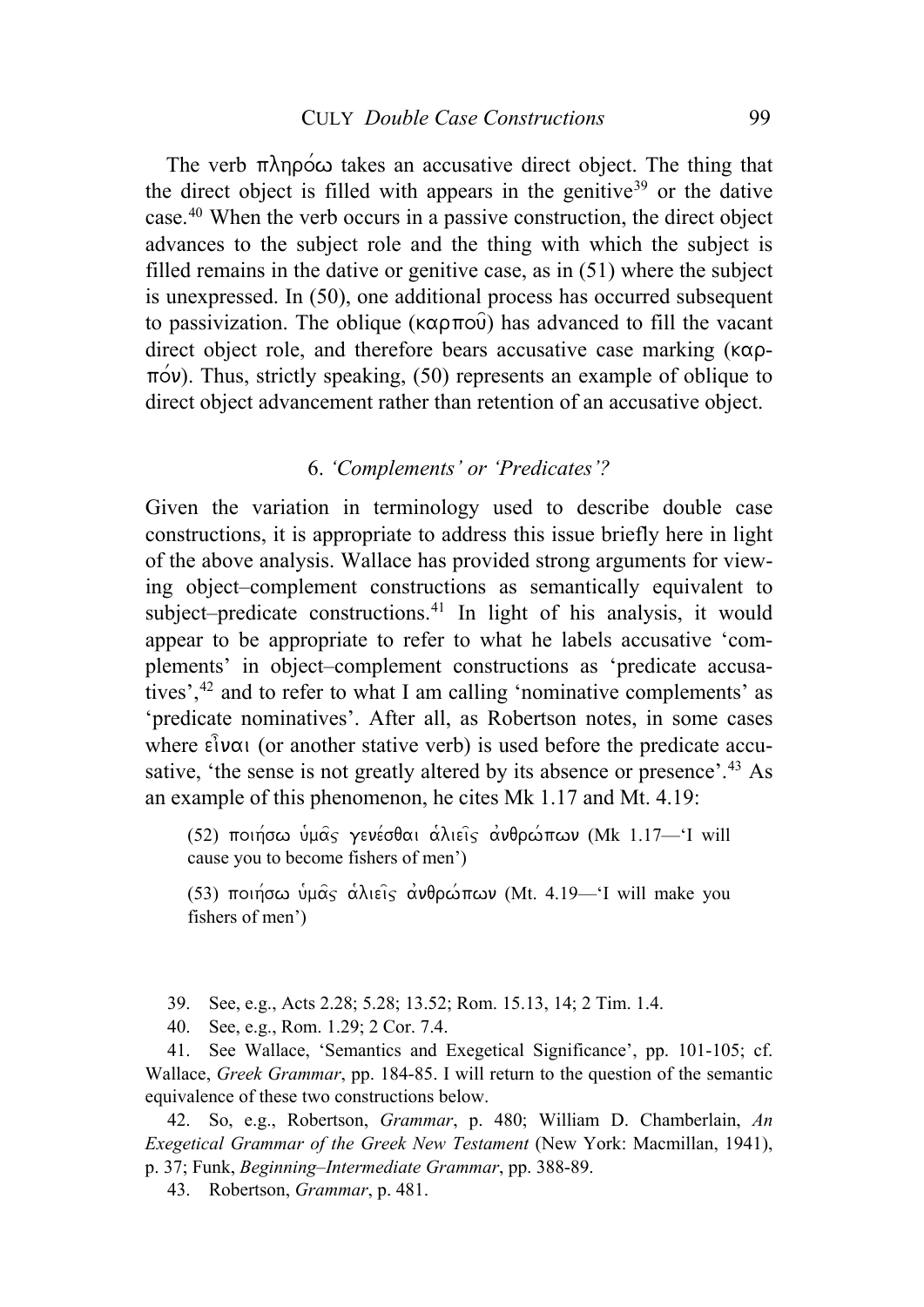Other verbs display a comparable degree of semantic similarity between the two constructions. It is unlikely that there is a great deal of semantic difference between (54) and (55):

(54) ουκέτι λέγω υμάς δούλους (Jn 15.15—'I no longer call you slaves')

(55) oukert λέγω υμάς είναι δούλους ('I no longer say that you are slaves')

Perhaps the most striking example of the apparent interchangeability of the two constructions, however, occurs in Phil. 3.7-8 (56). In v. 7, Paul uses a double accusative construction with the verb  $\eta\gamma\acute{\epsilon}$  $(\n\eta\gamma\eta\mu\alpha)$ , with  $\tau\alpha\hat{\nu}\tau\alpha$  serving as the accusative direct object and  $\zeta$ <sub>nu</sub> $\alpha$  serving as the accusative complement. Then, in the next clause, Paul uses the same verb ( $\eta\gamma o \hat{\upsilon} \mu \alpha \hat{\upsilon}$ ), this time with  $\pi \alpha \nu \tau \alpha$  and  $\zeta \eta \mu \hat{\upsilon} \alpha \nu$ , but with the two accusatives serving as the subject and predicate of the  $\inf$ infinitive  $\hat{\mathbf{e}}$ <sub>1</sub> $\alpha$ 

(56) ταύτα ήγημαι διά τον Χριστον ζημίαν. άλλα μενούνγε και ήγούμαι πάντα ζημίαν εἶναι διὰ τὸ ὑπερέχον της γνώσεως  $X$ ριστού 'Inσού του κυρίου μου (Phil. 3.7-8—'I have come to consider these things loss because of Christ. More than that, I also consider all things to be loss because of the surpassing value of knowing Christ Jesus my Lord')

The same apparent interchangeability of these two constructions is seen in the textual history of certain passages. In some instances, where the critical editions of the New Testament have an infinitival complement with  $\epsilon \hat{i} \nu \alpha$  plus an accusative subject and accusative predicate, the passage appears in textual variants without the infinitive, that is, as a double accusative construction. For example, Rom. 6.11 appears in some manuscripts ( $\angle$  B C *al*) as (57) and in others ( $P^{46vid}$  A D F G *pc*) as (58):

(57) λογίζεσθε έαυτούς είναι νεκρούς μεν τη αμαρτία ('consider yourselves to be dead to sin')

(58) λογίζεσθε εαυτούς νεκρούς μεν τη αμαρτία ('consider yourselves dead to sin')

All of this suggests that it is not unreasonable to label what Wallace has called the 'complement' in double accusative constructions as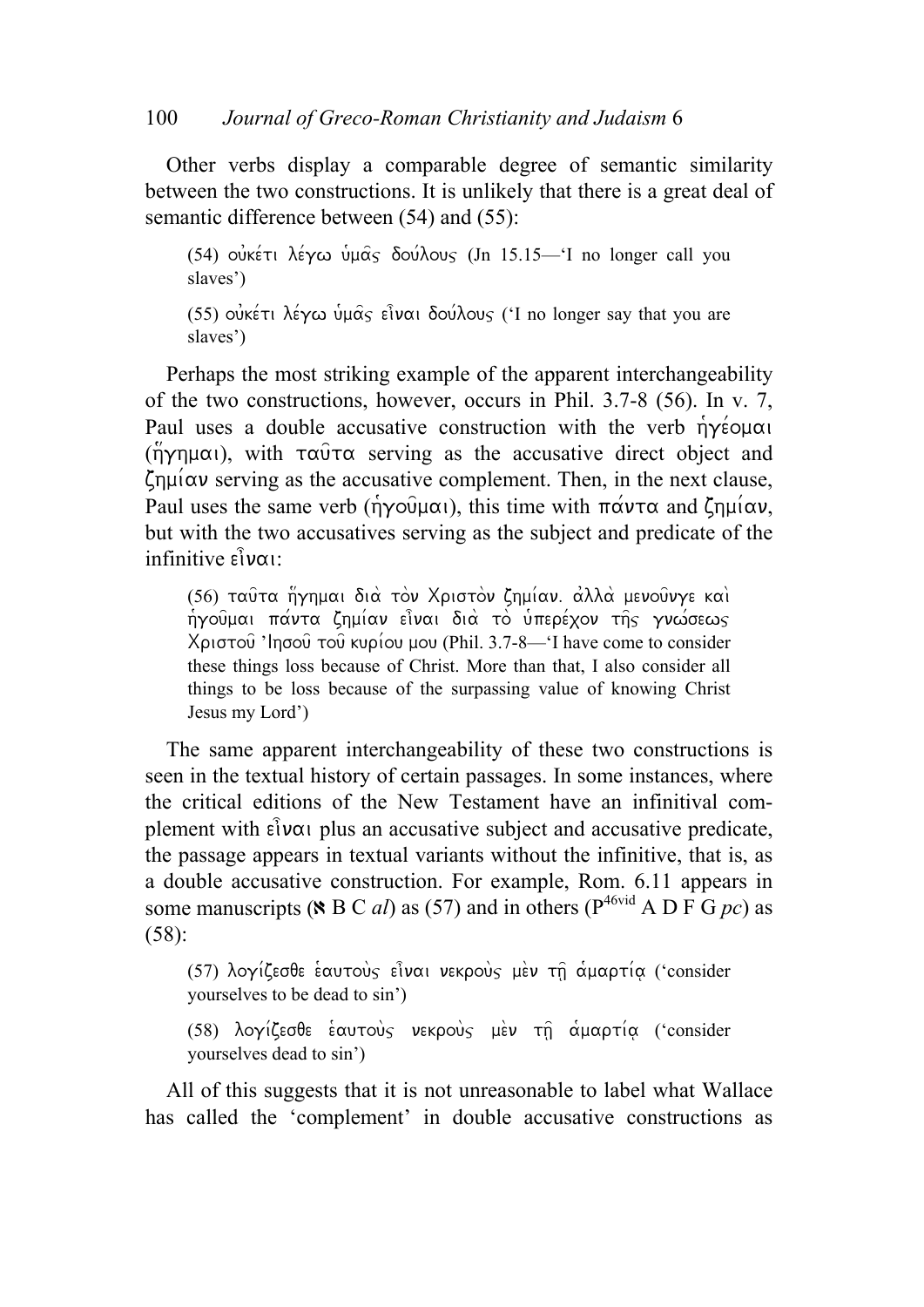'predicate accusatives'.[44](#page-19-0) If this is the case, it would also be appropriate to label such predicate constituents that are part of a passive construction 'predicate nominatives'. The most important thing would be to be consistent:<sup>[45](#page-19-1)</sup> one should not use the label 'complement' with a double accusative construction and then turn around and label the 'complement' of a double nominative construction 'predicate nominative'. To do so would be to mask the fact that we are dealing with related phenomena. Moreover, if one adopts the 'predicate' labels, it is critical that the other element of double accusative constructions be analyzed in light of this label. Consider Jn 15.15 once more:

(59) οὐκέτι λέγω ὑμας δούλους ('I no longer call you slaves')

Following Wallace's approach, I would describe  $\hat{\nu} \mu \hat{\alpha}$  as the accusative direct object of  $\lambda \in \gamma \omega$ , and  $\delta \omega \lambda \infty$  as the accusative complement in an object–complement double accusative construction. If we adopt predicate terminology and label  $\delta o \acute{u} \lambda o \nu_s$  a 'predicate accusative', however, we must recognize that we are viewing it as the predicate of an implied infinitive:  $\vec{\omega}$ κέτι λέγω υμας (είναι) δουλους. In such an analysis,  $\psi \mu \hat{\alpha}$  can no longer be the accusative direct object of  $\lambda \in \gamma \omega$ , but rather must serve as the 'accusative subject' of the implied infinitive.[46](#page-19-2)

I would suggest, however, that it is preferable to reserve the label 'predicate' for cases where we are clearly dealing with a clause involving an equative verb (either explicit or implicit). Thus, 'predicate nominative' would be used to refer to the predicate component of an equative clause containing a finite verb, such as  $\theta \in \infty$  in (60). The label 'predicate accusative', on the other hand, would be reserved for instances where the predicate occurs with an infinitival equative verb, as is the case with  $\tau \nu \alpha$  in (61).

(60) θεὸς ἦν ὁ λόγος (Jn 1.1—'the Word was God')

44. Wallace does not himself adopt such terminology.

<span id="page-19-1"></span><span id="page-19-0"></span>45. One of the few reference grammars to show such consistency is that of G.B. Winer, who refers to the accusative elements in double accusative constructions as an accusative of subject and accusative of predicate, assuming an implicit equative infinitive. See G.B. Winer, *A Treatise on the Grammar of the New Testament Greek* (trans. and rev. by W.F. Moulton; Edinburgh: T. & T. Clark, 3rd edn, 1882), p. 285.

<span id="page-19-2"></span>46. For a discussion of the appropriateness of the label, 'accusative subject of the infinitive', see Culy and Parsons, *Acts*, p. 4.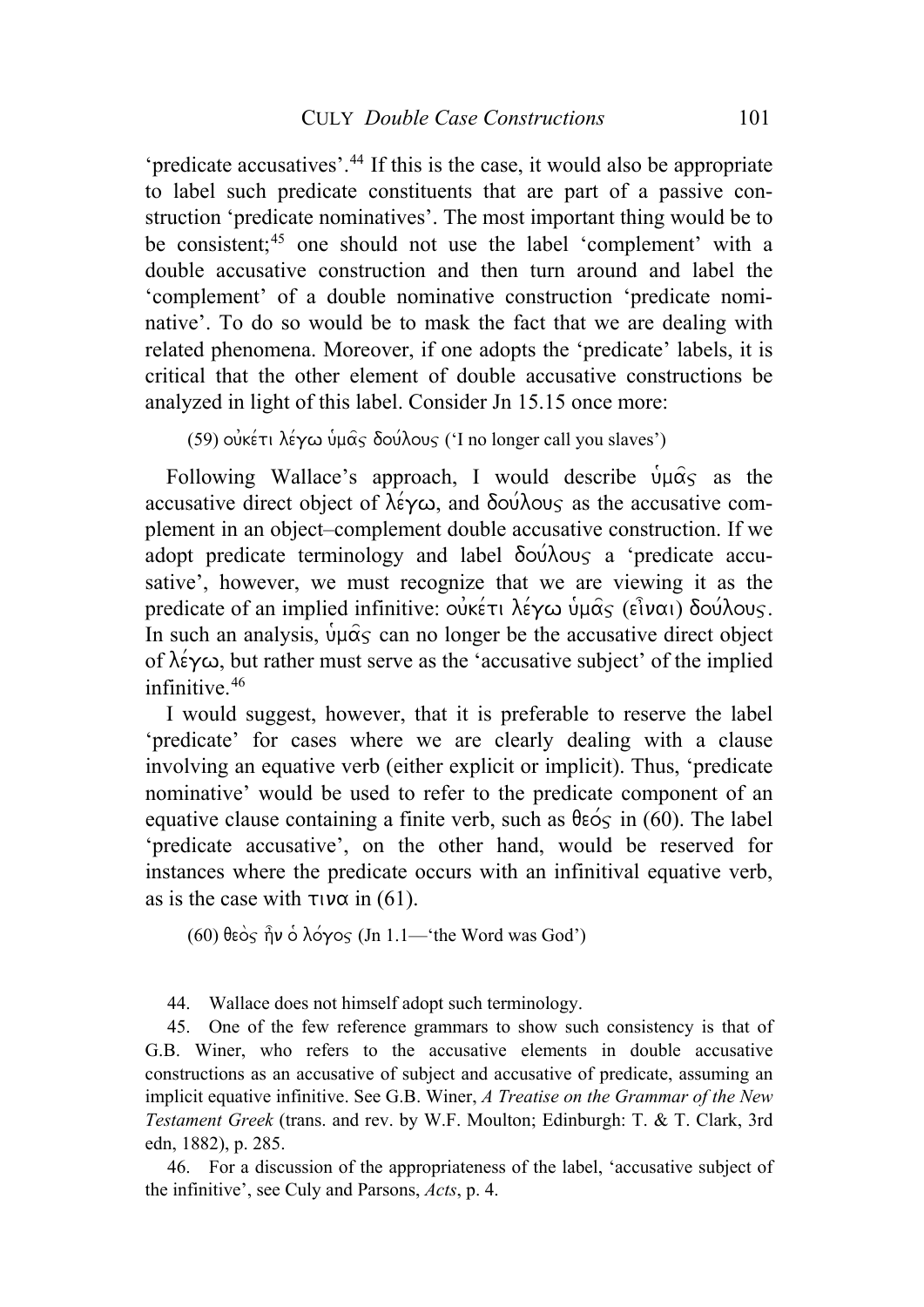## 102 *Journal of Greco-Roman Christianity and Judaism* 6

(61) ανέστη Θευδάς, λέγων είναι τινα εαυτόν (Acts 5.36—'Theudas came along claiming that he was someone [important]')

There are, in fact, a number of reasons for using distinct terminology for the second element in double case constructions. One reason is illustrated by double accusative constructions containing a participial 'complement':

(62) εθεασάμεθα την δόξαν αυτού (Jn 1.14—'we have seen his glory')

(63)  $\epsilon$ θεάσασθε αυτόν πορευόμενον είς τον ουρανόν (Acts 1.11— 'you saw him go into the sky')

Clauses (62) and (63) illustrate the fact that the verb  $\theta \in \alpha$  can take either a simple accusative direct object ( $\tau$  $\hat{\eta}$ ν δόξαν), as in (62), or a double accusative construction ( $\alpha \dot{\nu} \dot{\alpha} \dot{\nu}$  πορευόμενον), as in (63). In both clauses, the accusative elements tell what was seen. In the latter case, however, a participial complement occurs, specifying what the accusative object was seen doing. As far as I can tell, such participial complements never occur with an equative infinitive, such as  $\epsilon \hat{i} \nu \alpha$ . This calls into question the appropriateness of treating the accusative participle as a 'predicate accusative'. Ultimately, however, the most significant problem with using the 'predicate' label in this type of construction stems from the likelihood that the pragmatic status of an infinitival construction differs from that of an object–complement construction that is part of a finite clause. This brings us to the question of what bearing our syntactic analysis has on the interpretation of the biblical text.

#### 7. *The Interpretive Implications of Some Double Case Constructions*

If certain phenomena have historically been overlooked or incorrectly analyzed, are there implications for how we understand the texts in which these phenomena occur? To understand the implications of certain double case constructions, we must first understand the function of passivization and other 'advancement' strategies. In a passive clause, the topicality/referentiality of the agent is significantly downgraded, while the topicality/referentiality of the patient is significantly upgraded.[47](#page-20-0) Or, put another way, a passive clause inverts the topicality of the

<span id="page-20-0"></span><sup>47.</sup> T. Givón, *Syntax: A Functional-Typological Introduction*, II (Philadelphia: John Benjamins, 1990), p. 909.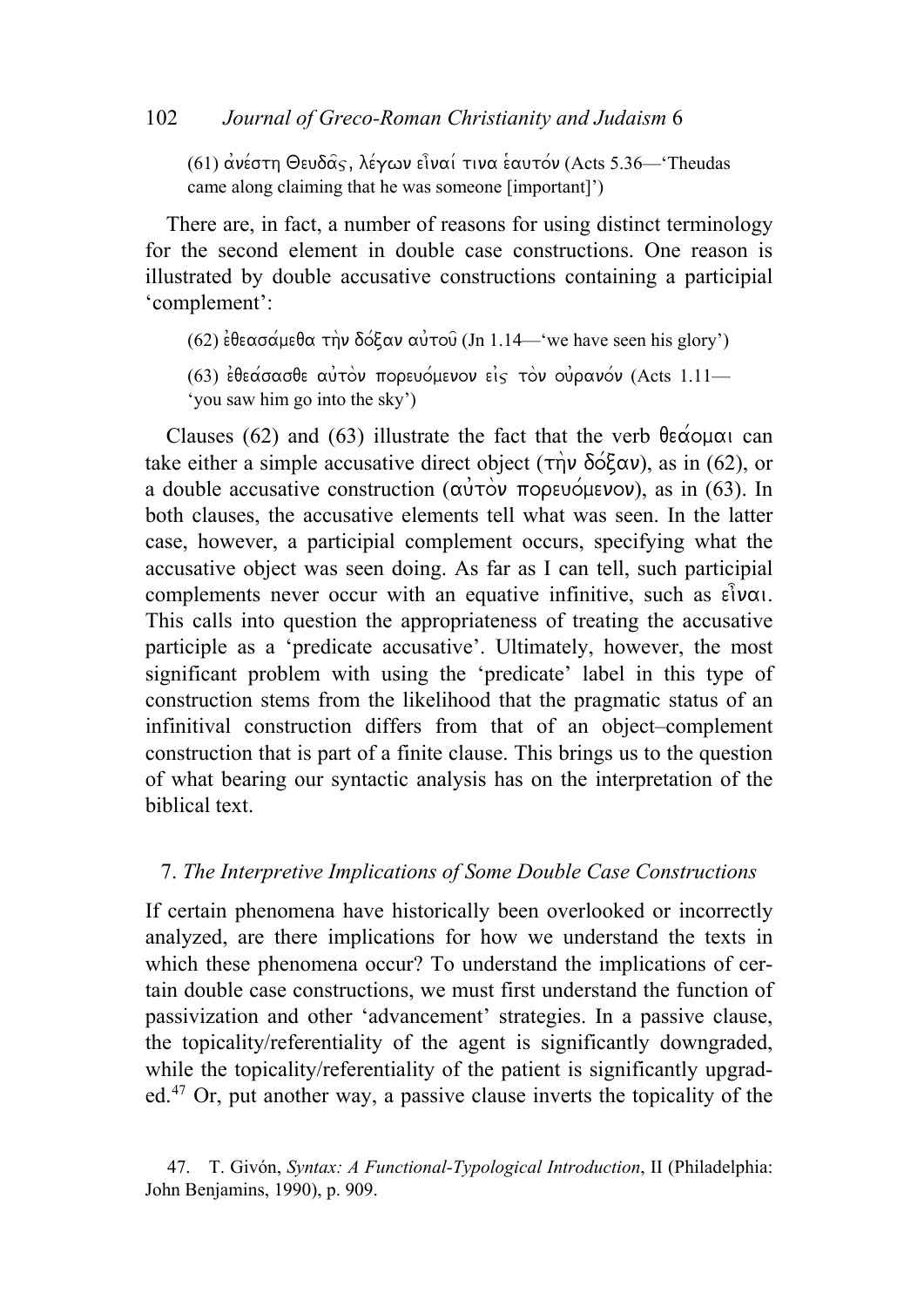subject and direct object of its transitive counterpart. Thus, in examples  $(64)$  and  $(65)$ , topicality shifts from the boy  $(64)$  to the ball  $(65)$ .

(64) The boy hit the ball.

(65) The ball was hit by the boy.

As we have seen, it is not only syntactic direct objects that can 'advance' (as in passivization); a similar process can occur with indirect objects. Thus, example (66) can be re-expressed as (67), with the indirect object assuming the role of the direct object. In this case, the topicality of the patient ('the ball') is downgraded as it becomes a *chômeur* in (67), while the topicality of the recipient ('the boy') is upgraded as it becomes the direct object.

(66) I gave the ball to the boy.

(67) I gave the boy the ball.

Of particular interest for evaluating the implications of passive and other advancement strategies in Greek is the relationship between grammatical relations and relative topicality. Givón and others have argued that the syntactic subject correlates with the 'main topic', the syntactic direct object with the 'secondary topic', and all other case roles, including indirect object, represent 'non-topics'.[48](#page-21-0) Discourse level topicality, of course, can only be determined through reference to both the referential accessibility<sup>[49](#page-21-1)</sup> and thematic importance<sup>[50](#page-21-2)</sup> of the constituent. One can look at both topic persistence (i.e., the number of times the referent persists as an argument in the following clauses) and overall frequency (i.e. 'the total number of times the same referent appears as clausal argument in the discourse').<sup>[51](#page-21-3)</sup> By utilizing advancement strategies, writers effectively increase the relative topicality of a given referent.

If Givón and others are correct in concluding that topicality is largely measured with reference to syntactic subjects and syntactic direct objects, then it becomes particularly important to recognize where a putative double accusative construction actually represents either

48. See Givón, *Syntax*, pp. 900-911.

<span id="page-21-1"></span><span id="page-21-0"></span>49. Referential accessibility refers to the degree to which the referent connects with the preceding ('anaphoric') discourse context. See Givón, *Syntax*, p. 902.

<span id="page-21-3"></span><span id="page-21-2"></span>50. Thematic importance is measured in terms of the referent's occurrence in subsequent ('cataphoric') discourse context. See Givón, *Syntax*, p. 903.

51. Givón, *Syntax*, p. 908.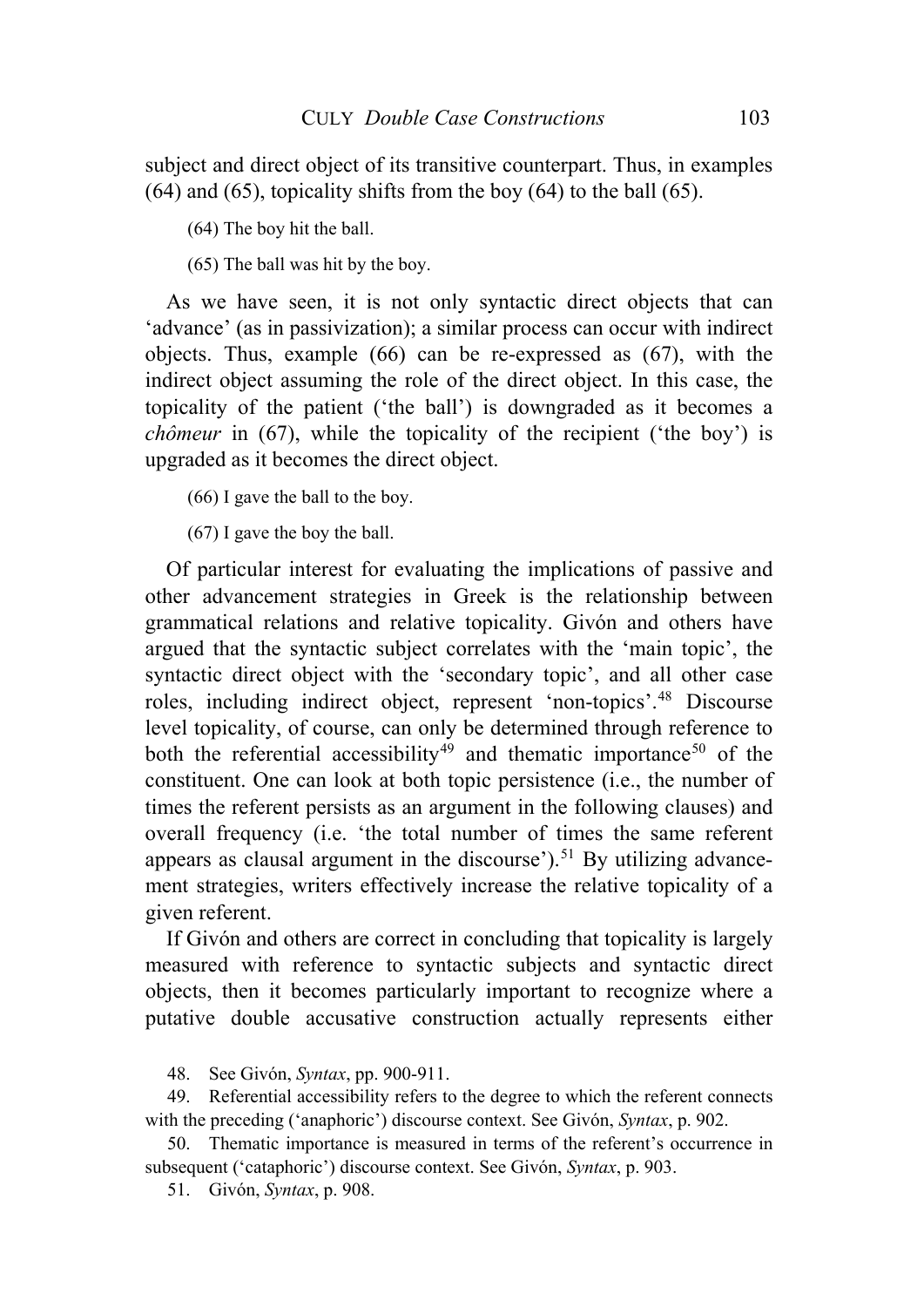indirect object to direct object advancement or oblique to direct object advancement. In such cases, the underlying indirect object or oblique takes on the status of 'secondary topic' by virtue of assuming the role of direct object. The former direct object (i.e. the semantic patient), on the other hand, now bears the status of *chômeur* and thus is a 'nontopic', which only coincidentally bears accusative case marking (as a *chômeur*).

Finally, the discussion of syntactic advancement and topicality brings us back to the question of whether there is any semantic or pragmatic distinction between object–complement constructions and subject– predicate constructions, and the related question of whether 'predicate' terminology is appropriate for double case constructions. Wallace has done an admirable job of establishing the strong relationship between the semantics of object–complement constructions and subject–predicate constructions. I would like to suggest, however, that the syntactic distinction between the two constructions actually points to an important pragmatic difference between them. Consider again the textual variants for Rom. 6.11:

(68) λογίζεσθε έαυτούς είναι νεκρούς μέν τη αμαρτία ('consider yourselves to be dead to sin')

(69) λογίζεσθε εαυτούς νεκρούς μεν τη αμαρτία ('consider yourselves dead to sin')

Clause (68) consists of a main verb ( $\lambda$ o $\gamma$ i $\zeta$ eoθε) modified by an infinitival clausal complement ( $\hat{\epsilon}$ αυτούς εἶναι νεκρούς τη αμαρτία). Within that complement,  $\frac{1}{6}$   $\alpha$   $\alpha$   $\alpha$   $\beta$  serves as the accusative subject of  $\epsilon \hat{i}$ ναι and νεκρούς as a predicate accusative. What is important for our purposes is the fact that the two accusative elements function as constituents of a *subordinate* clause. In clause (69), on the other hand, the two elements function as constituents of the main (and only) clause, with  $\frac{1}{2}$  counterproper the accusative direct object and vekpours the accusative complement. It is quite likely that at least some double accusative constructions derive syntactically from equative infinitival complements. In linguistic terms, the difference between (68) and (69), then, would be that in (69) the subject of the infinitival clause in (68) has been 'raised' to direct object status in finite clause  $(69)$ <sup>[52](#page-22-0)</sup> While

<span id="page-22-0"></span><sup>52.</sup> For more background on the discussion that follows, see Givón, *Syntax*, pp. 767-75.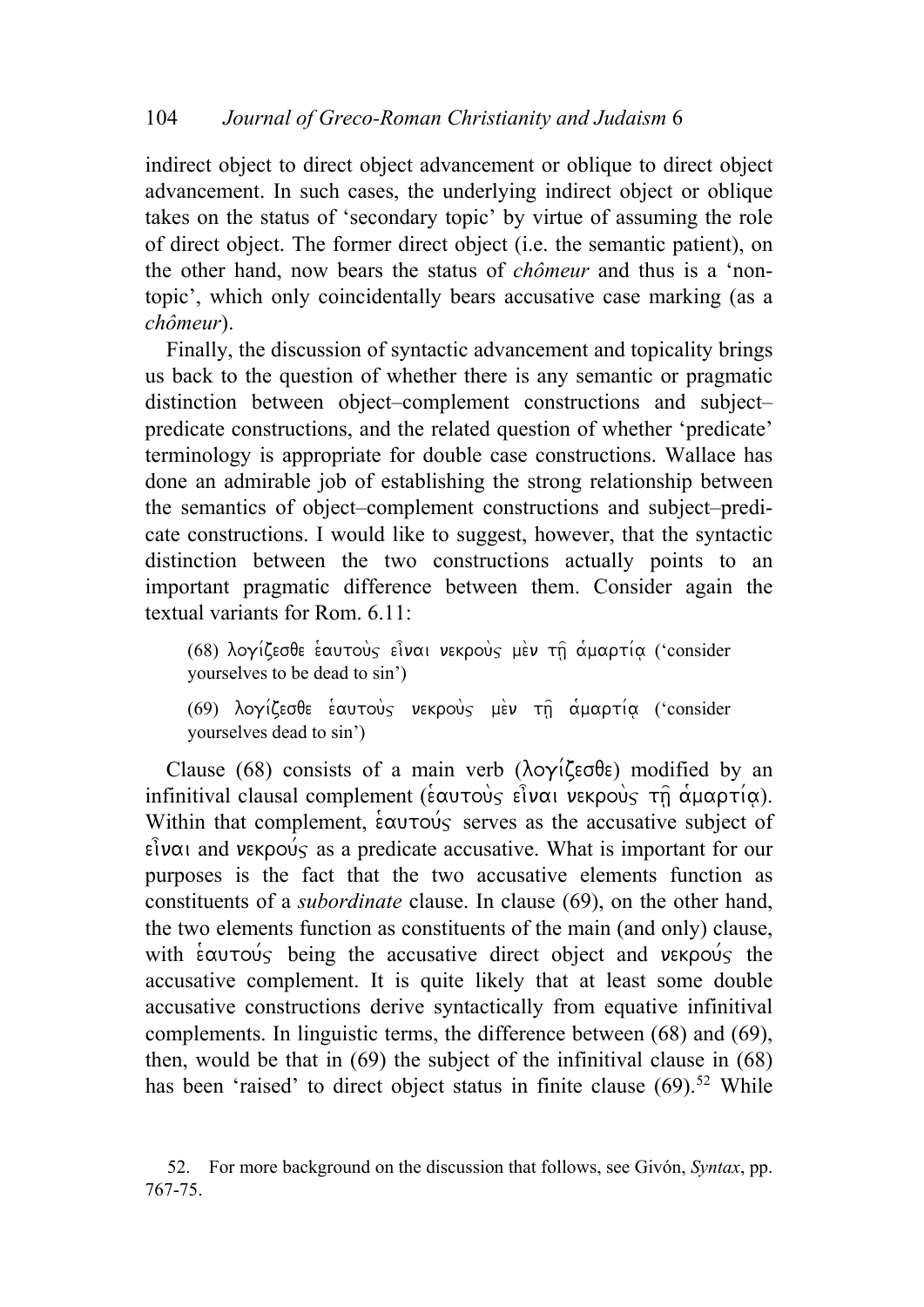raising<sup>[53](#page-23-0)</sup> was traditionally assumed to be a mere stylistic variant of the construction involving a subordinate clause, Givón makes a strong case for treating raising as a foregrounding device.<sup>[54](#page-23-1)</sup> In other words, 'raising a referent from a dependent clause to a grammatical argument role in the main clause has the similar pragmatic effect as the one noted for other promotion rules—dative shift [indirect object to direct object advancement] and passivization'.<sup>[55](#page-23-2)</sup> As with the advancement strategies discussed above, 'Raised referents are more topical than their unraised counterparts.'[56](#page-23-3) In light of the difference in topicality, then, it is important to distinguish object–complement constructions from subject–predicate constructions and to use appropriate terminology to describe them.[57](#page-23-4) Both advancement and raising affect the relative topicality of a constituent, ultimately affecting the way readers evaluate the importance of particular themes within the discourse.

### 8. *Conclusion*

This article has argued that double case constructions in Koine Greek have at times either been overlooked in standard reference works or misconstrued. All of us who study the Greek language are interested in formulating analyses that are as precise and accurate as possible. It is hoped that this article will make a small contribution to achieving those goals.

We have seen that in addition to the double accusative construction that so commonly occurs in Greek, subject–complement double

<span id="page-23-0"></span>53. On the phenomenon of raising, see esp. Paul M. Postal, *On Raising: One Rule of English Grammar and its Theoretical Implications* (Cambridge, MA: MIT Press, 1974); see also Stephen A. Marlett, 'Copy-Raising in Koine Greek' (MA thesis, University of North Dakota, 1976); Stephen A. Marlett, 'Evidence for Raising in Koine Greek', in Richard A. Rhodes (ed.), *Work Papers of the Summer Institute of Linguistics, University of North Dakota Session*, XIX (Dallas: Summer Institute of Linguistics, 1975), pp. 1-21.

<span id="page-23-1"></span>54. This is an issue that needs further attention. The apparent interchangeability of the two constructions at points in the textual history of the New Testament suggests that at least some later scribes may not have perceived such a pragmatic distinction.

55. Givón, *Syntax*, p. 771.

56. Givón, *Syntax*, p. 771.

<span id="page-23-4"></span><span id="page-23-3"></span><span id="page-23-2"></span>57. Here, Wallace's advocacy for 'object–complement' terminology has been particularly helpful.